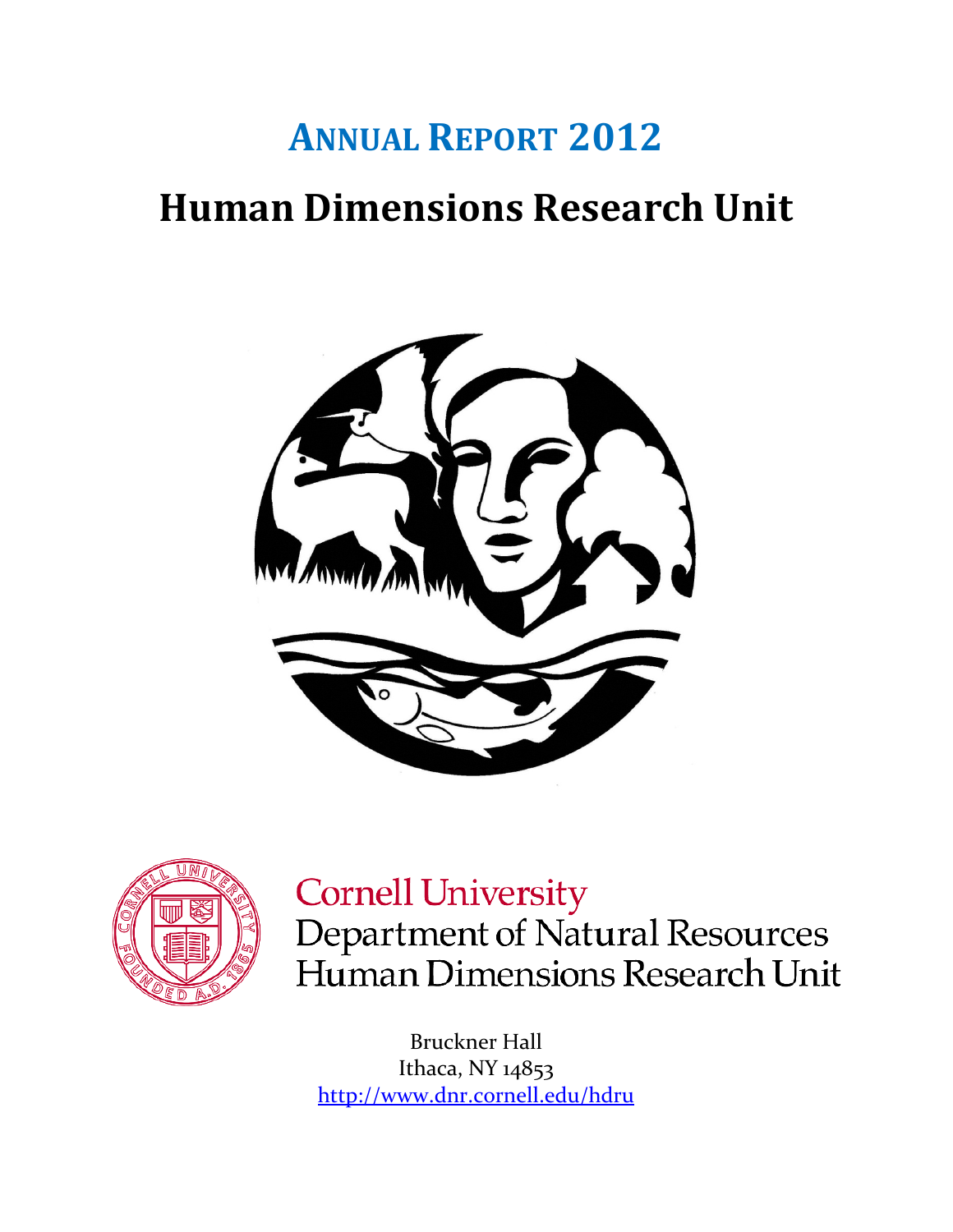# **ANNUAL REPORT 2012**

# **Human Dimensions Research Unit**

#### **Department of Natural Resources College of Agriculture and Life Sciences Cornell University**

### **PURPOSE**

This 2012 annual report provides an overview of recent research, teaching, and outreach activities of the Human Dimensions Research Unit (HDRU). The report is designed to reflect the work, interests, and capabilities of the HDRU. Publications listed in this report may be requested by emailing [HDRU@cornell.edu](mailto:HDRU@cornell.edu) or by going to the HDRU website at:

*<http://www.dnr.cornell.edu/hdru>*



#### **MISSION**

The HDRU strives to expand the understanding of academicians, students, natural resources agency staff, non-governmental organizations and policy makers about the human dimensions of natural resource management and policy by studying human attitudes, values and behaviors associated with natural resource management and applying theory and empirical findings to real-world, contemporary problems. Our research outcomes, which include empirical data, conceptual frameworks, and theoretical insights, are reported at conferences and in journals, books, policy briefs, outreach publications, and reports of various types. HDRU research is used by a wide array of decision makers and natural resource practitioners, especially those in state and federal agencies, to develop, implement, and evaluate natural resource policies and management approaches.

HDRU faculty and staff contribute to the teaching and outreach functions of the College of Agriculture and Life Sciences and the Department of Natural Resources. We advise both undergraduate and graduate students, and teach courses concerning natural resources policy and management. While all HDRU faculty and academic staff engage in outreach, two of our faculty also have Extension appointments, from which we serve citizens of New York State and beyond. In 2009, an HDRU Outreach series was developed to facilitate sharing of research findings in non-technical form.

### **DESCRIPTION**

During 2012, the core HDRU and cooperators consisted of dozens of faculty, staff, graduate assistants, and undergraduate student technicians. Research and outreach programs are supported by grants and contracts from federal and state agencies, nongovernmental organizations, foundations, Cornell Cooperative Extension, and the Cornell University Agricultural Experiment Station. For 2012, grants and contracts for the 5 primary HDRU faculty totaled \$5,222,825.

HDRU graduate faculty have membership in the fields of Natural Resources, Development Sociology, Public Affairs, and Water Resources. In 2012, graduate faculty committee members for HDRU graduate students came from a variety of departments: Communication, Design and Environmental Analysis, Development Sociology, City and Regional Planning, Natural Resources and others. Our program's primary geographic focus is domestic, but includes some international work.

The HDRU has earned an international reputation in the development of the human dimensions specialization of natural resource management. The oldest human dimensions unit of its kind, the HDRU's history dates from the early 1970s. The success of the HDRU has been greatly enhanced by a partnership of approximately 35 years with the NYS Department of Environmental Conservation's division of Fish, Wildlife, and Marine Resources and a number of federal and state partners.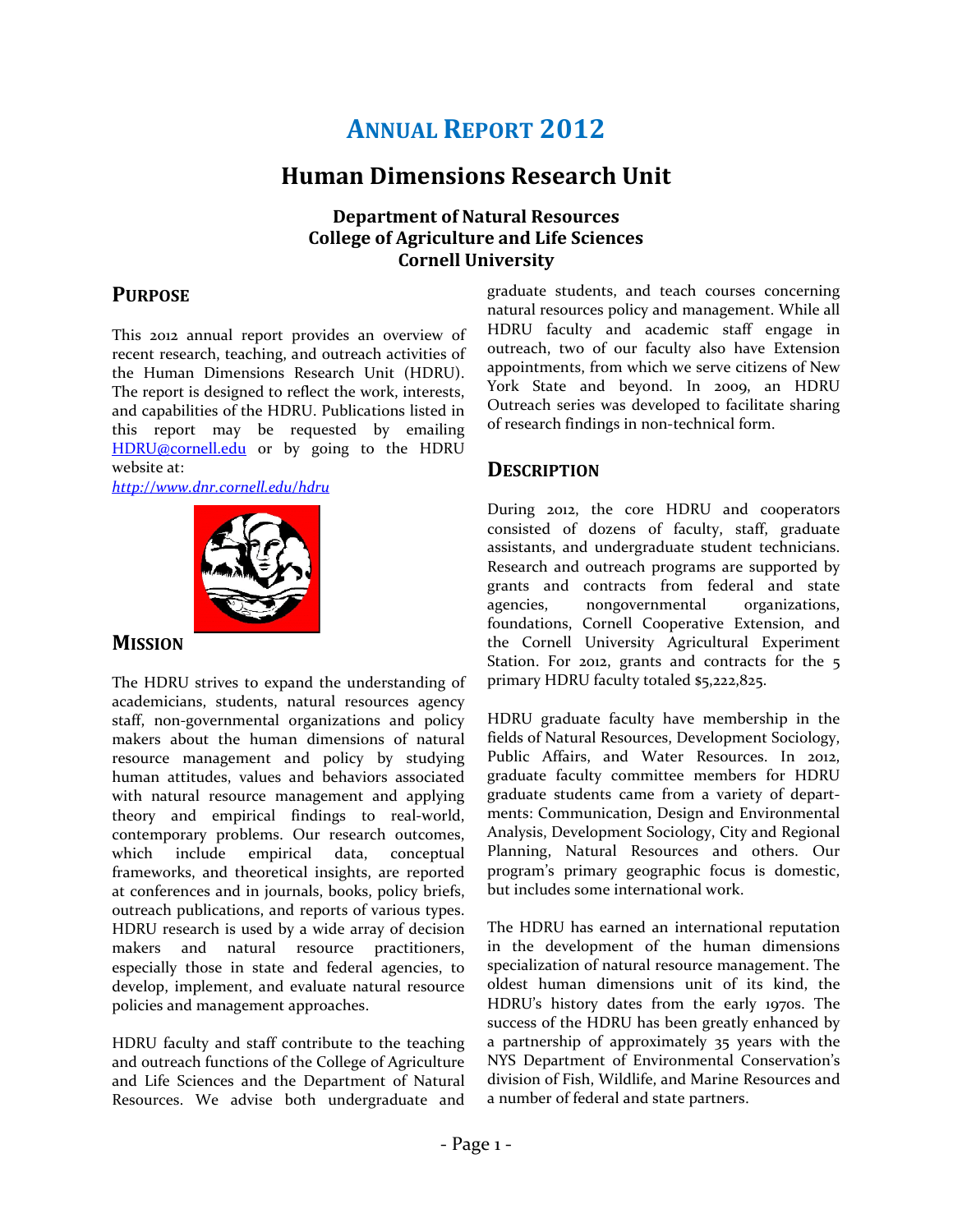

Figure 1: Human Dimensions Research Unit Organizational Chart



Figure 2: HDRU total funding from sponsored projects that were active in 2012 (grants and contracts totaled \$5,222,825).

multiple sources including competitive grants and contracts. In 2012, the following funders contributed to our work:

Atkinson Center for Sustainable Future Audubon New York Canadian Forest Service Cornell Center for Sustainable Future Cornell Cooperative Extension Cornell University Agricultural Experiment Station Great Lakes Fishery Commission Ittleson Foundation, Inc. Minnesota Department of Health National Oceanic and Atmospheric Administration National Park Service National Science Foundation New York Sea Grant New York Water Resources Institute Northeast States Research Cooperative NYS Department of Environmental Conservation Pennsylvania Bureau of Forestry Social Science and Humanities Research Council Texas A&M University The Garden Club of America Toward Sustainability Foundation U.S. Army Corps of Engineers U.S. Department of Agriculture U.S. Environmental Protection Agency U.S. Fish and Wildlife Service U.S. Forest Service

j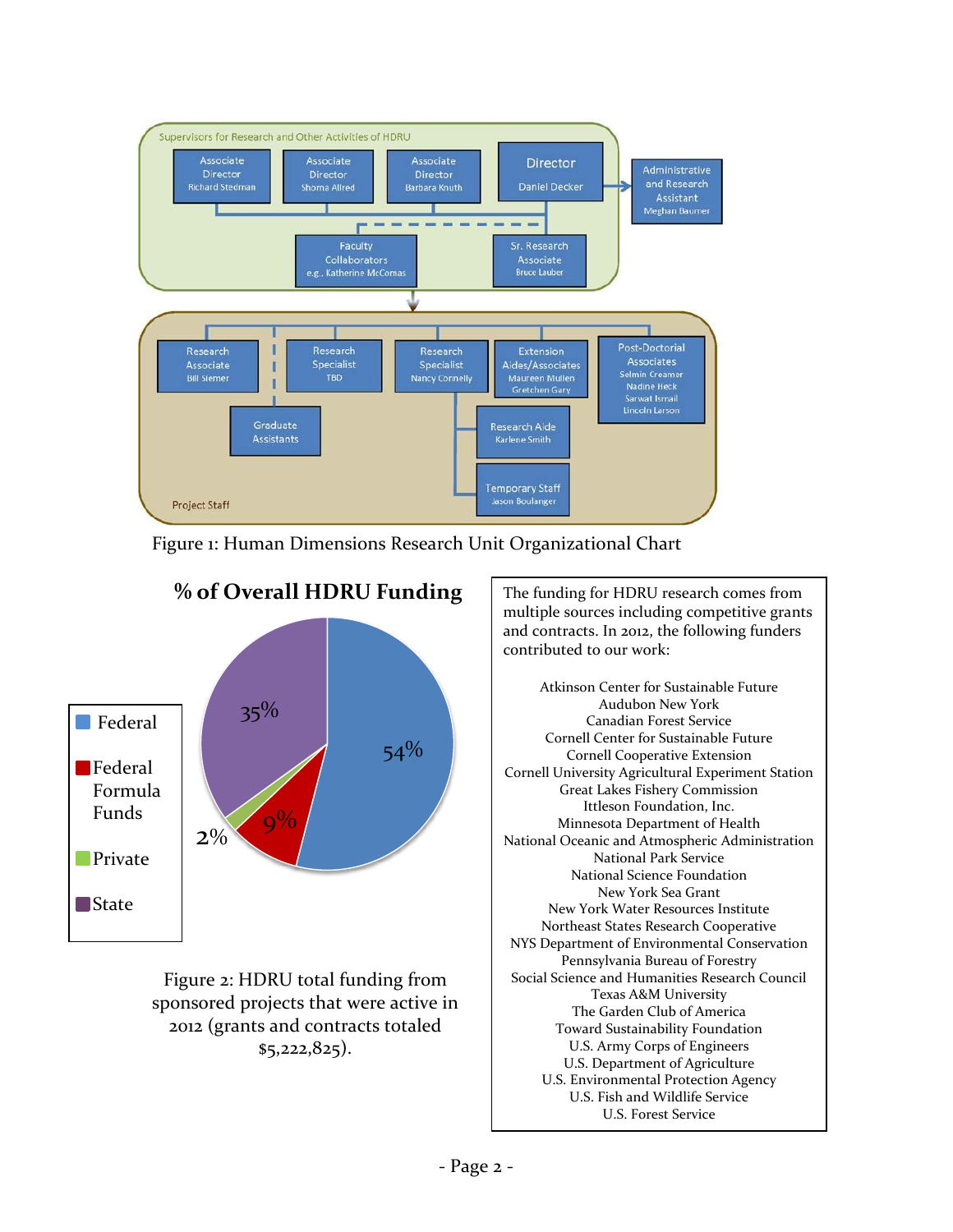#### **Cornell University**

Community and Regional Development Institute Cornell Cooperative Extension Cornell Coopertive Fish & Wildlife Unit CU Agricultural Experiment Station

**Departments of:** Biology & Environmental Engineering, City and Regional Planning, Communication, Design & Environmental Analysis, Earth & Atmospheric Sciences, Economics, Horticulture , Plant Pathology, and Natural Resources

Johnson Graduate School of Management Lab of Ornithology



#### **Private/Public Organizations**

Alliance for Community Trees Council on the Environment of NYC Million Trees NYC The Nature Conservancy Northeast Center for Rural Development NYC Department of Parks and Recreation Palentological Research Institute Trees New York Wildlife Conservation Society

#### **Government Agencies**

Association of Fish & Wildlife Agencies Canadian Forest Service City of Ithaca Florida Fish and Wildlife Conservation Commission Great Lakes Fishery Commission Michigan Department of Natural Resources NYS Dept. of Environmental Conservation New York Sea Grant NYS Office of Parks, Recreation & Historic Preservation National Park Service US Department of Agriculture US Fish & Wildlife Service US Forest Service VA Department of Game and Inland Fisheries

#### **Universities**

Michigan State University Michigan Technological University North Dakota State University Pennsylvania State University Plymouth State University Trinity Western University South Dakota State University Stanford University University of Alberta University of Maine Univeristy of New Brunswick University of Vermont Virginia Tech University Washington State University

Figure 3: HDRU collaborates with a wide variety of organizations, universities, and governments (recent examples listed above). Without the assistance of these and other collaborators, much of the work would not be possible.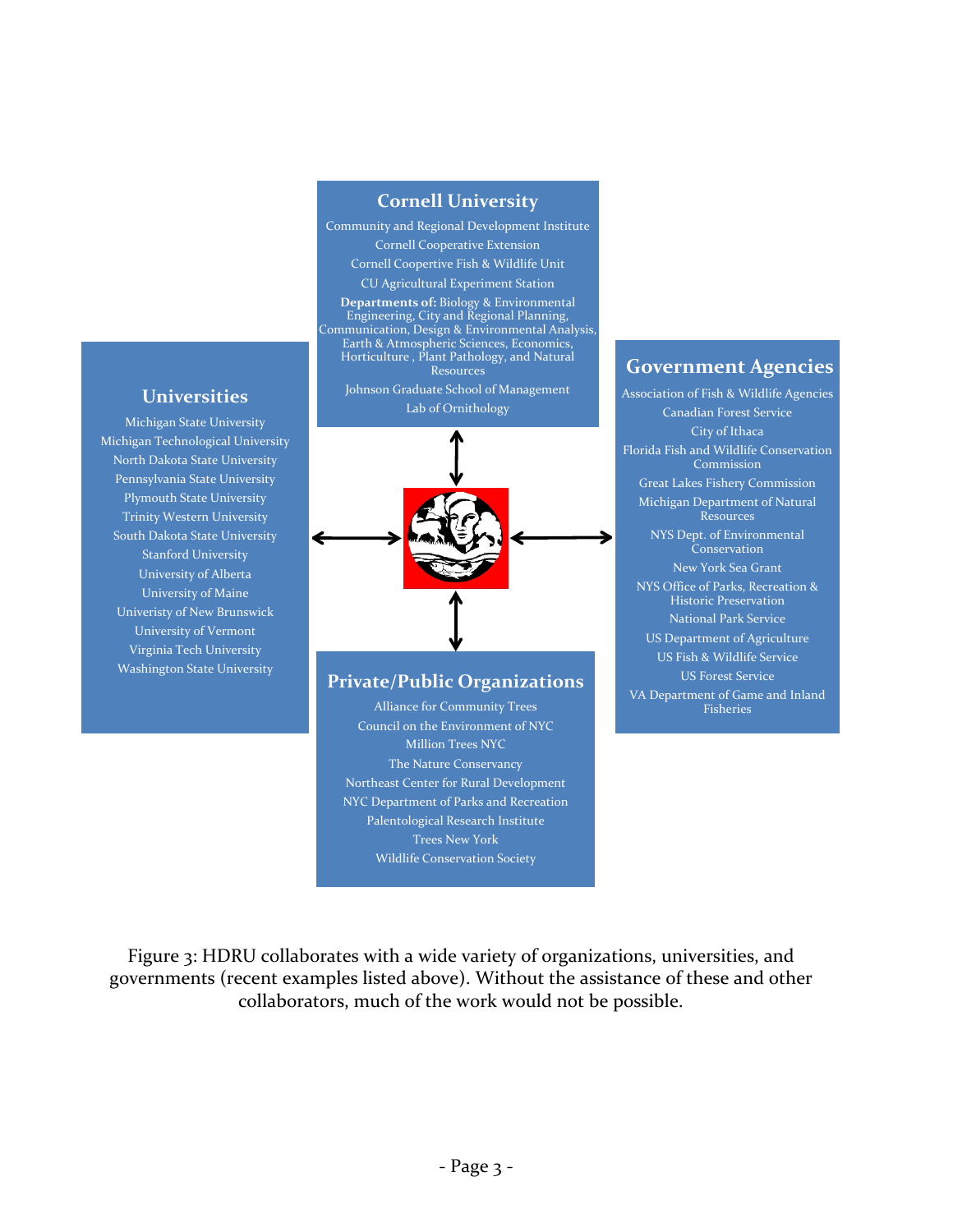### **FACULTY AND STAFF**

### UNIT FACULTY:

**Shorna Broussard Allred**, Associate Professor and Unit Associate Director

*Specializations*: Human dimensions of natural resource management; natural resource policy; environmental attitudes and behavior with emphasis on forest and water resources.

**Paul D. Curtis**, Associate Professor and Extension Wildlife Specialist, Dept. Natural Resources *Specializations*: Resolving conflicts between people and wildlife; citizen participation in decision making; outreach and policy education.

**Daniel J. Decker**, Professor and Unit Director *Specializations*: Integration of human dimensions insights into wildlife management decision making, policy, planning, and practice; stakeholder involvement in wildlife management; community-based natural resources management; risk perception and communication related to wildlife management.

**Barbara A. Knuth**, Professor and Unit Associate Director; Vice Provost and Dean of the Graduate School

*Specializations*: Integrating human dimensions into natural resources decision making; risk management and communication related to contaminants in fish; Great Lakes and marine resource policy and management.

**Heidi Kretser**, Adjunct Assistant Professor, Livelihoods & Conservation Coordinator for the N. America Program Wildlife Conservation Society *Specializations*: Land-use development and patterns; how human activities in rural landscapes influence wildlife and human-wildlife conflicts; how communities, groups of actors in a conservation issue, or a single organization move from process and discussion of an issue to on-the-ground conservation impacts.

**T. Bruce Lauber**, Senior Research Associate *Specializations*: Conflict and collaboration in natural resource management; citizen participation in decision making; outreach and policy education; invasive species management. **Katherine A. McComas**, Associate Professor,

Department of Communication

*Specializations*: Risk, science, and environmental communication; community involvement and public participation; trust and credibility related to science communication.

**Richard C. Stedman**, Associate Professor and Unit Associate Director

*Specializations*: Sense of place; community resilience; impacts of social and environmental change on wildlife recreation and community; risk and policy; environmental attitudes and behaviors; community-based resource management; landowner attitudes and behaviors; coupled human/ecological systems.

# **2012 HDRU Publications:**

33 Peer-reviewed Publications in Print/Press 4 HDRU Research Reports 6 Training/Outreach Publications

### UNIT STAFF:

**Meghan S. Baumer**, Administrative/Research Assistant

*Specializations*: Environmental psychology, environmental education, volunteer management, unit office management; website maintenance; administrative assistance.

**Jason R. Boulanger**, Extension Associate *Specializations*: Human dimensions of hunter subgroups human-wildlife conflicts, wildlife disease, and geographic information systems.

**Nancy A. Connelly**, Research Specialist *Specializations*: Incorporating human dimensions perspectives in natural resources management; risk perception and communication related to fisheries management; survey research methods.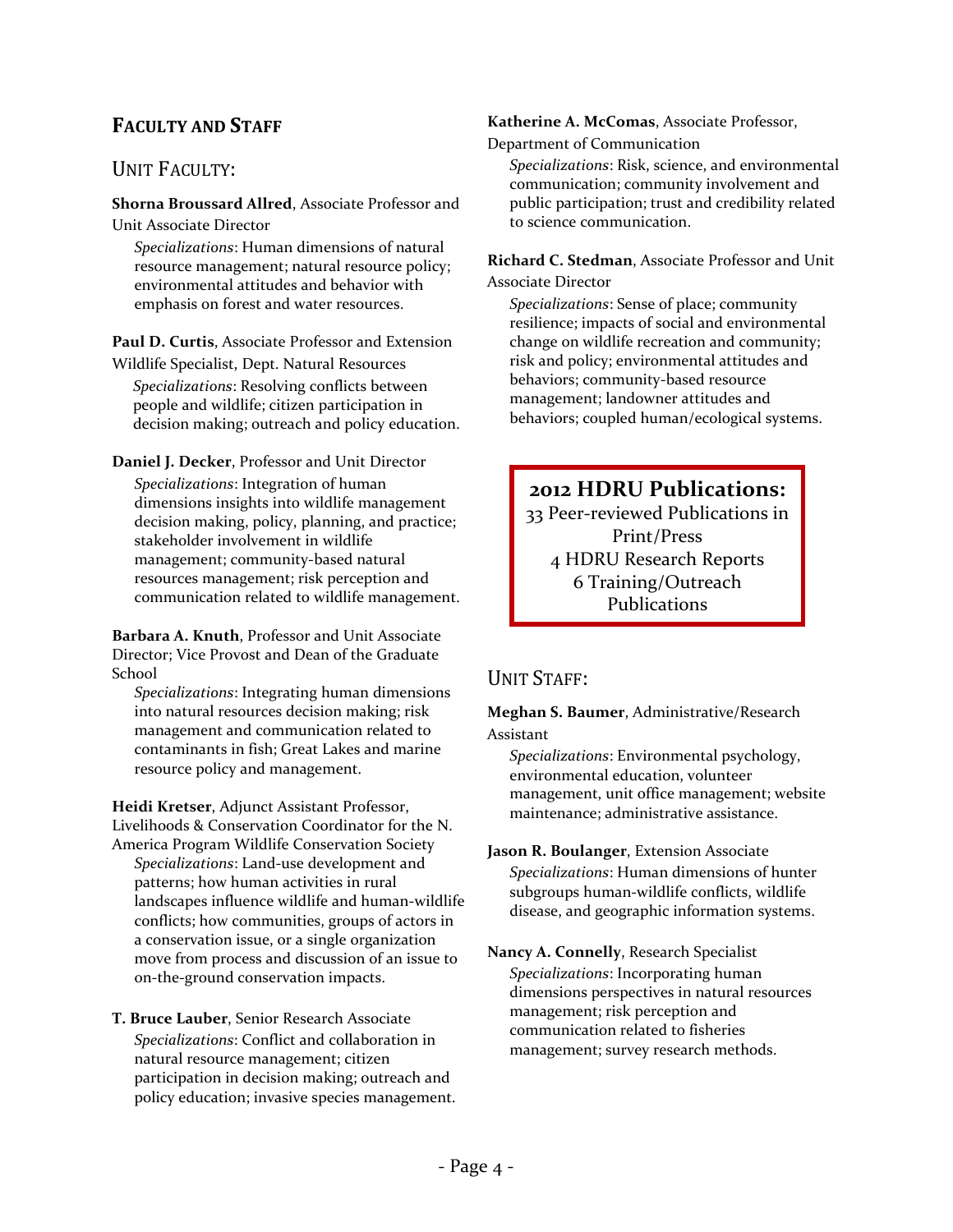**Caren Cooper,** Research Associate at the Cornell Lab of Ornithology

*Specializations*: Links between nature-based recreation and natural resource management, links between public participation in scientific research (Citizen Science) and conservation attitudes, intentions, and behaviors.

#### **Gretchen Gary**, Extension Associate

*Specializations*: Interdisciplinary research, invasive species, climate change, natural resource management, outreach and education.

**Maureen Mullen**, Communications Outreach Coordinator/Extension Aide

*Specializations*: Organizing and implementing workshops and courses in conservation-related topics; human disturbance and species distribution correlations; geographic information systems; database management.

#### **William F. Siemer**, Research Associate

*Specializations*: Motivations and satisfactions associated with wildlife-dependent recreation; educational program evaluation; risk perceptions associated with wildlife-related damage and disease transmission; mass media effects on risk perception.

#### **Karlene K. Smith**, Research Aide

*Specializations*: Survey implementation; interviewing; database management; content analysis.

#### POSTDOCTORAL RESEARCHERS:

#### **Selmin Creamer**, Postdoctoral Research

#### Associate

*Specializations*: Forest economics; social and economic dimensions of natural resources.

#### **Nadine Heck**, Postdoctoral Research Associate *Specializations*: Marine conservation; social dimensions of fisheries; ocean/aquatic governance; environmental decision-making.

#### **Sarwat Ismail**, Postdoctoral Research Associate *Specializations*: Plant Ecology; mangrove ecosystems; heavy metal pollution; conservation ecology.

**Lincoln Larson**, Postdoctoral Research Associate *Specializations*: Community-based natural resource management, environmental attitudes and behaviors, outdoor recreation, environmental education, sustainable tourism, park management.

#### GRADUATE ASSISTANTS:

#### **Ingrid Biedron,** Graduate Assistant

*Specializations*: Human dimensions of marine ecosystem-based management; the influence of social factors on regional fishery management council adoption of ecosystem-based fisheries management.

#### **Christopher Clarke**, Graduate Assistant

*Specializations*: Health and environmental communication; risk perception; wildlife disease.

#### **Ashley Dayer**, Graduate Assistant and Land-Grant Fellow

*Specializations*: Human dimensions of forest management for wildlife, persuasion, wildlife values, environmental education and strategic communications.

#### **Stephen Decker**, Graduate Assistant

*Specializations*: Human dimensions of large herbivore restoration and management, integrated approaches to wildlife management in Newfoundland and Labrador, Canada.

#### **Darrick Evensen**, Graduate Assistant and EPA Star Fellow

*Specializations*: Risk perception and risk communication of environmental hazards; social representations of energy development, with a focus on unconventional natural gas development.

#### **Jim Goetz**, Graduate Assistant

*Specializations*: Ecology and conservation of the Golden Swallow, Tachycineta euchrysea.

#### **Darragh Hare,** Graduate Assistant

*Specializations*: Natural resource policy and governance; public trust doctrine; environmental ethics; interdisciplinarity.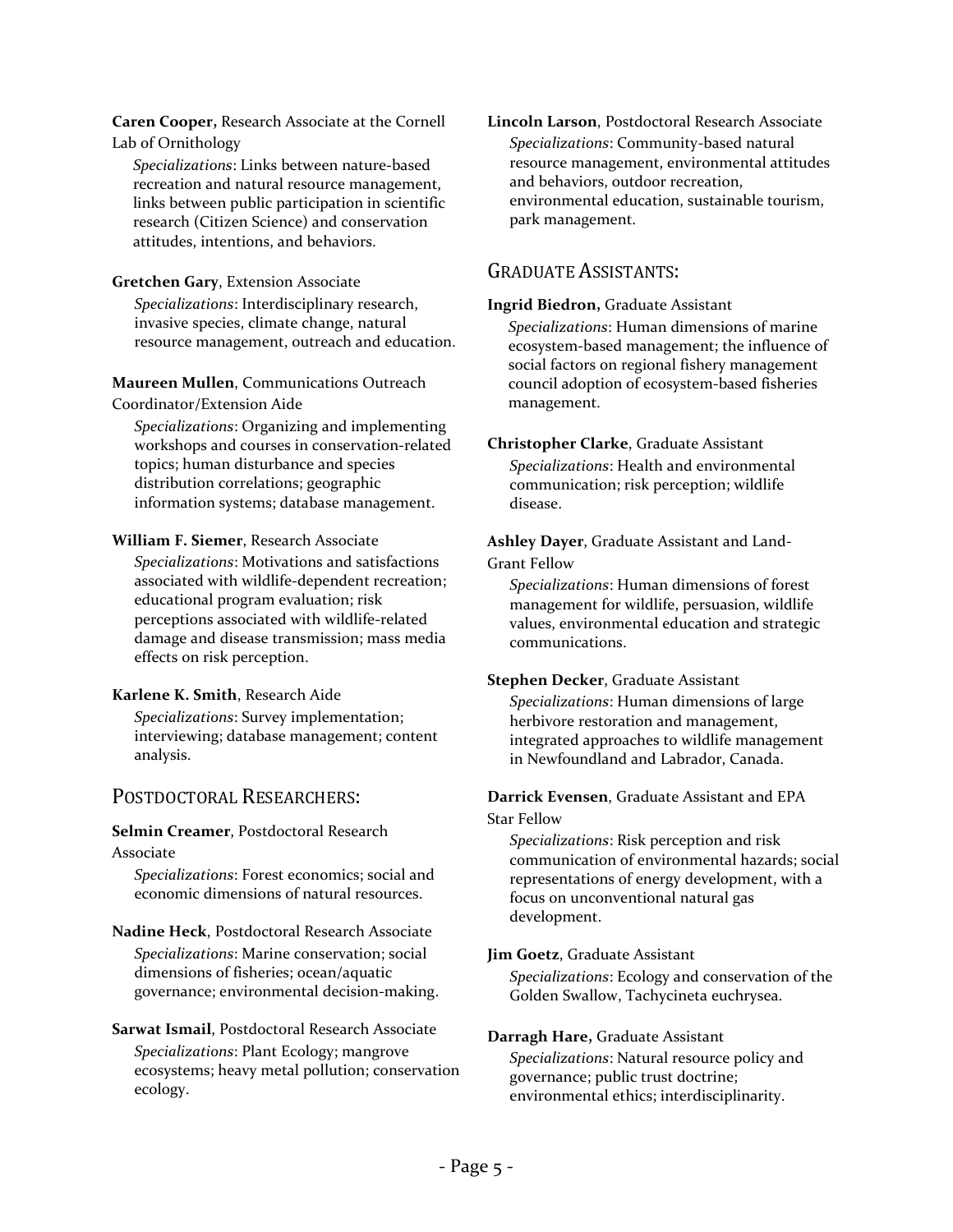#### **Heather Wieczorek Hudenko**, Graduate

#### Assistant

*Specializations*: Human-wildlife interactions; communication; risk; human behavior and decision making; wildlife conservation and management.

#### **Micah Ingalls**, Graduate Assistant

*Specializations*: Community-based natural resource management and social-ecological resilience.

#### **Jeffrey Jacquet**, Graduate Assistant

*Specializations*: Energy development and economic and social impact analysis.

#### **Ted Lawrence**, Graduate Assistant

*Specializations*: International development and natural resource conservation in Latin America, specifically Yucatan, Mexico; Coupled human and natural systems; Common-pool resource regimes; Landscape ecology and eco-agriculture.

#### **Yue Li**, Graduate Assistant

*Specializations*: Environmental education; evaluation of online courses for environmental educators.

#### **Josephine Martell**, Graduate Assistant

*Specializations*: Human-wildlife interactions; public policy and legislation; humane wildlife management; understanding how classifications can stigmatize wildlife; developing stakeholder communications tools and processes.

#### **Christine Moskell**, Graduate Assistant and EPA Star Fellow

*Specializations*: Community engagement in urban forestry; urban forest governance, stakeholder engagement.

### **Rachel Neugarten**, Graduate Assistant

*Specializations*: Environmental and socioeconomic evaluation of forest management.

#### **Rachel Parks**, Graduate Assistant

*Specializations*: Communications, environmental policy, species of special concern and endangered species.

#### **Nirav Patel**, Graduate Assistant

*Specializations*: Role of community perception, specifically the attitudes of educators and students towards Renewable Energy Systems and its impact on assessing Renewable Energy Literacy.

#### **Emily Pomeranz,** Graduate Assistant

*Specializations*: stakeholder engagement and collaboration in tourism and wildlife management.

#### **Laura Rickard**, Graduate Assistant

*Specializations*: Science, risk, and health communication; public understanding of science and risk; examining formal and informal processes of risk management and communication in national parks.

#### **Santi Saypanya**, Graduate Assistant

*Specializations*: Conservation education and outreach program development and evaluation.

#### **Timothy Shaffer**, Graduate Assistant

*Specializations*: Community engagement on natural resource and community development issues; public deliberation program development.

#### **Carrie Simon**, Graduate Assistant

*Specializations*: Human dimensions of ecosystem-based management; institutional theory; adoption of environmental management plans.

### **In 2012 HDRU had:**

8 Faculty Members 8 Staff Members 4 Postdoctoral Researchers 22 Graduate Students 9 Undergraduate Researchers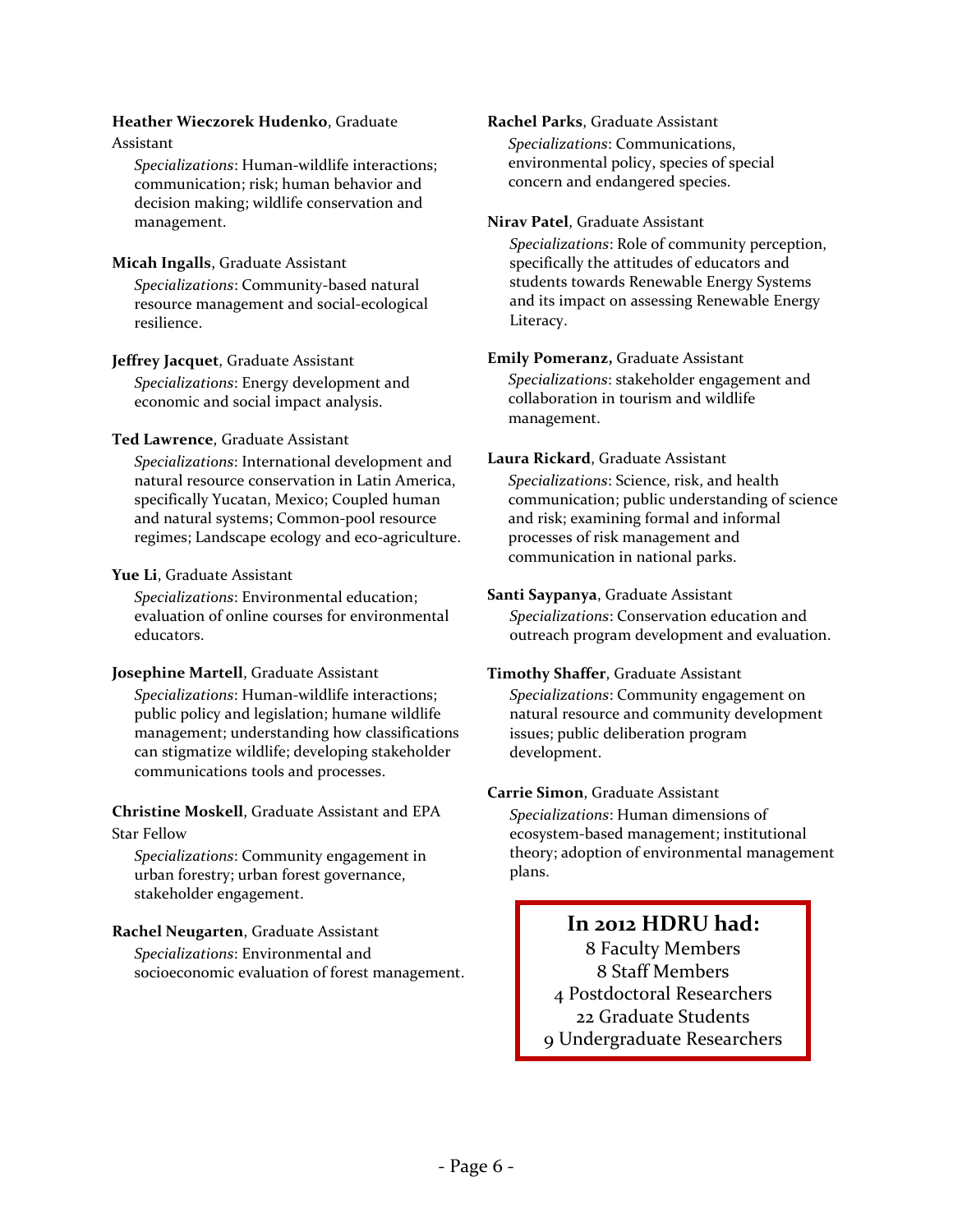# **Contents**

| Understanding Participation, Attitudes, and Values Associated with Fisheries |
|------------------------------------------------------------------------------|
|                                                                              |
|                                                                              |
|                                                                              |
|                                                                              |
|                                                                              |
|                                                                              |
|                                                                              |
|                                                                              |
|                                                                              |
| Summary of Consultations, Honors, Awards, and other Scholarly Activities  28 |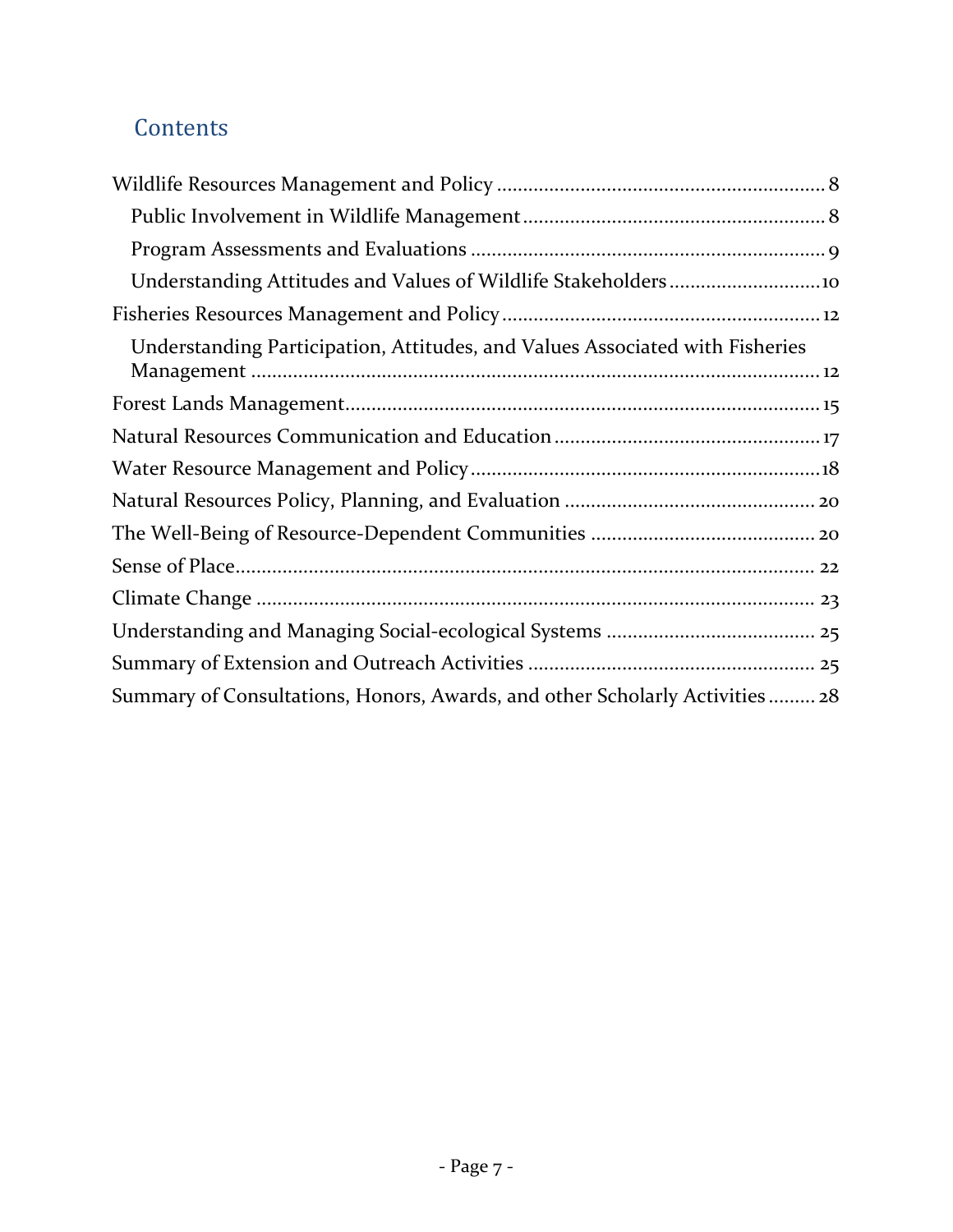# **Summary of 2012 Research Activities**

# **Wildlife Resources Management and Policy**

### **Public Involvement in Wildlife Management**

<span id="page-8-1"></span><span id="page-8-0"></span>Communities across the country have increasingly called for wildlife management solutions tailored to their particular situations, especially with respect to human-wildlife conflicts. In addition to seeking involvement in defining problems, goals, objectives, and methods, some communities have expressed willingness to share responsibility for implementing management. For community-based management to be effective, community capacity often needs to be adequate. Recent studies have made substantial progress in defining the relevant elements of community capacity and exploring social learning that occurs as communities work with state agencies on local wildlife problems. Other research is examining stakeholder interests and how various groups attempt to use the political process to achieve these wildlife management goals.

#### **Sustaining and Improving Hunting and Trapping in New York: Public Attitudes, Conflict Resolution, and Political Activism**

*Funded by*: New York State Department of Environmental Conservation and Cornell University Agricultural Experiment Station

*Collaborators*: Y. Connie Yuan (Dept. of Communication), Janis L. Dickinson (Dept. of Natural Resources), John F. Forester (Dept. of City and Regional Planning), Gordon Batcheller and Bryan Swift (NYSDEC Bureau of Wildlife)

*Investigators*: Barbara Knuth, Bruce Lauber, and Heather Triezenberg

*HDRU Contact:* Barbara Knuth ([bak3@cornell.edu](mailto:bak3@cornell.edu))

#### *Publications*:

- Triezenberg, H.A., T.B. Lauber, and B.A. Knuth. 2012. Policy learning and deer co-management in New York State: Insights from newspaper coverage. Journal of Wildlife Management. 76(6):1317-1325.
- Triezenberg, H.A., B.A. Knuth, Y.C. Yuan, and J.L. Dickinson. 2012. Internet-based social networking and collective action models of citizen science: Theory meets possibility. Chapter 15 in J.L. Dickinson and R. Bonnery, eds. Citizen Science: Public Collaboration in Environmental Research. Cornell University Press, Ithaca, NY.



HDRU Graduate Student Ted Lawrence at an interview during a traditional Mayan meal in Mexico.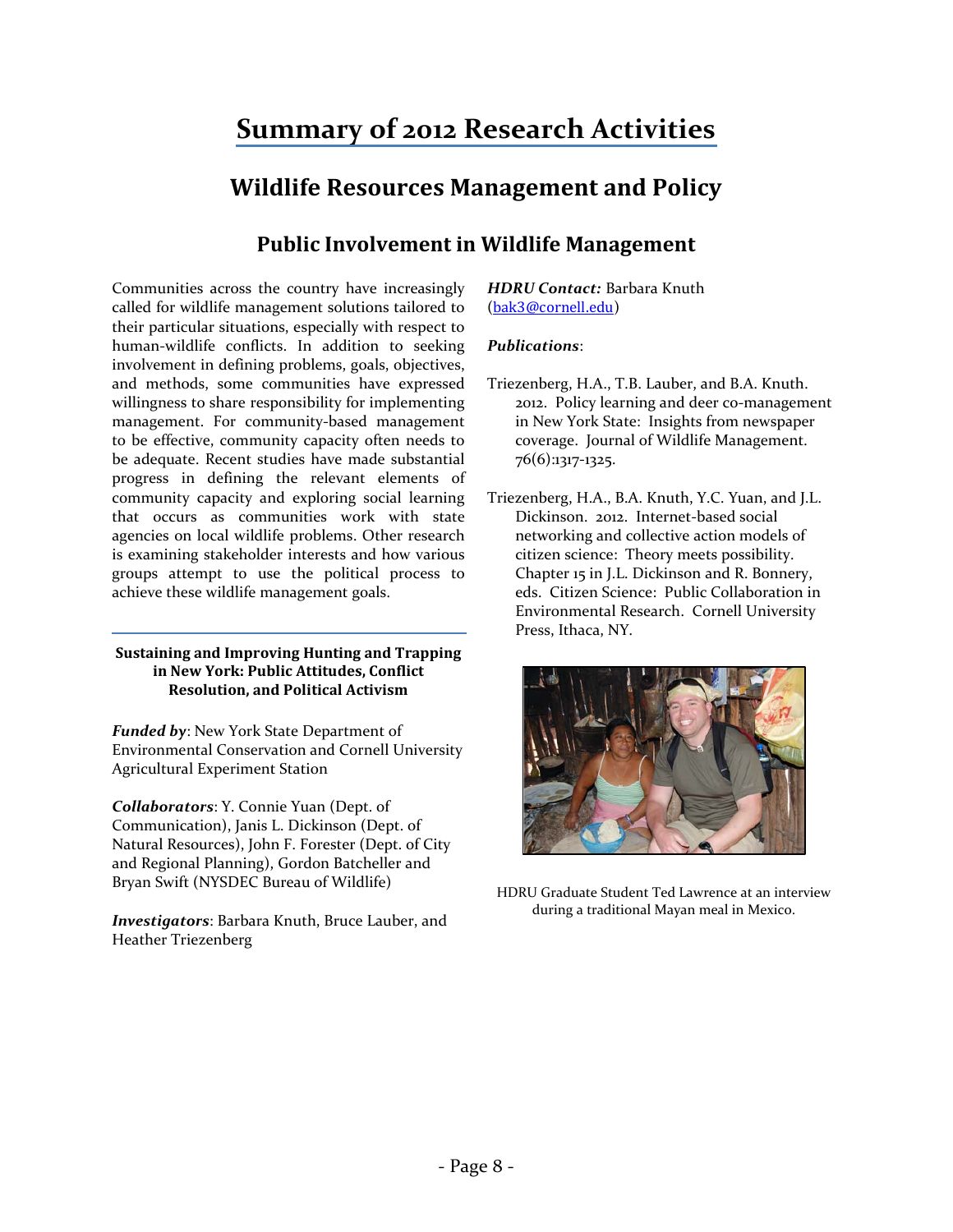### **Program Assessments and Evaluations**

<span id="page-9-0"></span>Natural resource management agencies increasingly seek formal assessments before establishing new programs or modifying existing programs. They also periodically evaluate ongoing programs. HDRU research staff bring diverse disciplines to bear on program assessments and utilize a comprehensive evaluation strategy that examines program theoretical foundation, design, implementation, and impacts. We apply this approach as needed and identify elements that facilitate or impede program success or failure. Such evaluation allows resource managers and program directors to make better decisions about program design, modification and continuation and also to determine the impacts of programs.

#### **Civic Conservation Recreation**

*Funded by:* Cornell University Agricultural Experiment Station, Multi-state Hatch Funds

*Collaborators:* Paul Curtis and Jay Boulanger

*Investigators*: Marianne Krasny, Daniel Decker, Richard Stedman, William Siemer, and Keith Tidball

*HDRU Contact:* William Siemer ([wfs1@cornell.edu](mailto:wfs1@cornell.edu))

#### *Publication:*

Siemer, W. F., D. J. Decker, and Richard C. Stedman. 2012. Cornell University lands deer hunting program: Profile of active participants in 2011. Human Dimensions Research Unit Series Publication 12-4. Ithaca, NY: Cornell University, Department of Natural Resources.

#### **Assessing Agency Capacities to Manage Fish and Wildlife Health**

*Funded by:* U.S. Fish and Wildlife Service, Wildlife Restoration and Sport Fish Restoration

*Collaborators:* Bob Duncan (VA Dept. of Game and Inland Fisheries), Collin Gillin (OR Dept. of Fish and Wildlife), Gary Taylor (Assoc. of Fish and Wildlife Agencies), Gary Whelan (MI Dept. of Natural Resources), David Whitehurst (VA Dept. of Game and Inland Fisheries), and Margaret Wild (National Park Service).

*Investigators*: Bruce Lauber, Daniel Decker, Shawn Riley (Michigan State University), and William Siemer

*HDRU Contact:* William Siemer ([wfs1@cornell.edu](mailto:wfs1@cornell.edu))

#### *Publications:*

- Siemer, W. F., T. B. Lauber, D.J. Decker, and S. J. Riley. 2012. Agency traits that build capacity to manage disease. Human Dimensions of Wildlife. 17(5): 376-388.
- Decker, D. J., W. F. Siemer, D. T. N. Evensen, R. C. Stedman, K. A. McComas, M. A. Wild, K. T. Castle, and K. M. Leong. 2012. Public perceptions of wildlife-associated disease: risk communication matters. Human-Wildlife Interactions. 6(1):112-122.
- Siemer, W. F., T. B. Lauber, D. J. Decker, and S. J. Riley. 2012. Building capacity to address disease threats: Clues from a study of state wildlife agencies. North American Wildlife & Natural Resources Conference 77: In press.
- Siemer, W. F., T. B. Lauber, D. J. Decker, and S. J. Riley. 2012. Agency capacities to detect and respond to disease events: 2011 national survey results. Human Dimensions Research Unit Series Publication 12-1. Ithaca, NY: Cornell University, Department of Natural Resources.

#### *Presentations:*

Siemer, W. F., T. B. Lauber, D. J. Decker, and S. J. Riley. 2012. Building capacity to address disease threats: Clues from a study of state wildlife agencies.  $77^{\text{th}}$  North American Wildlife & Natural Resources Conference, Atlanta, GA, March 2012.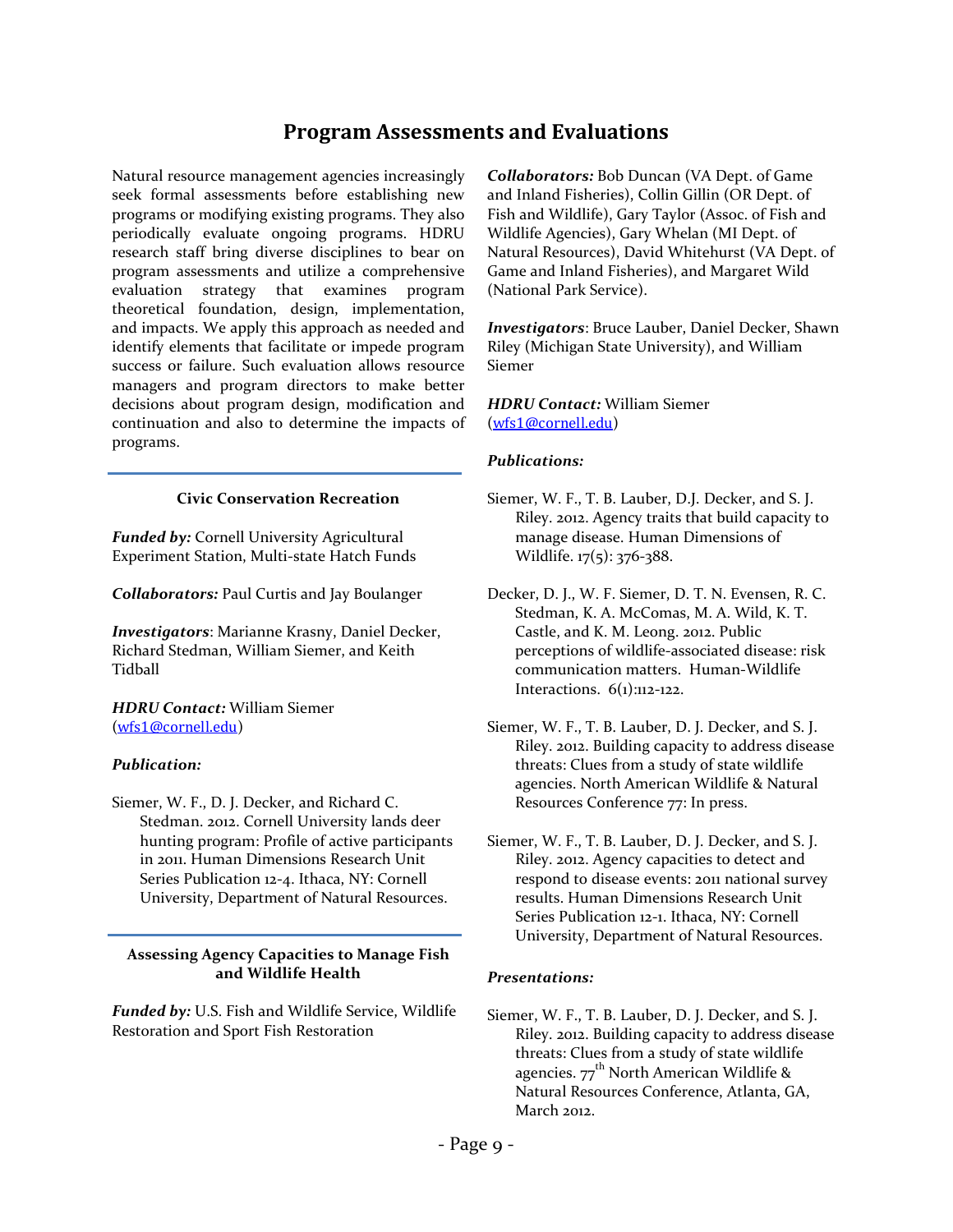Lauber, T.B., W.F. Siemer, D.J. Decker, and S.J. Riley. 2012. Agency capacity for detecting and responding to fish disease. American Fisheries Society Annual Meeting. St. Paul, MN. August 2012.

### **Understanding Attitudes and Values of Wildlife Stakeholders**

#### <span id="page-10-0"></span>**Developing Knowledge to Manage Economic, Health, and Safety Risks of Wildlife for Individuals and Communities in New York**

*Funded by:* Cornell University Agricultural Experiment Station and New York State Department of Environmental Conservation (NYSDEC)

*Collaborator:* Gordon Batcheller (NYSDEC)

*Investigators:* Daniel Decker and William Siemer

*HDRU Contact*: William Siemer ([wfs1@cornell.edu](mailto:wfs1@cornell.edu))

#### **Landowner Attitudes toward Early Successional Habitat in New York**

*Funded by:* New York State Department of Environmental Conservation (NYSDEC)

*Collaborators:* Mike Wasilco, Mark Kandel, Tom Bell, Paul Novak, and Matt Swayze (NYSDEC)

*Investigators:* Shorna Allred, Richard Stedman, Daniel Decker, and Ashley Dayer

*HDRU Contact:* Ashley Dayer ([aad86@cornell.edu](mailto:aad86@cornell.edu))

#### *Publications:*

New England Cottontail Outreach Working Group [including Dayer, A. & Allred, S.]. (2012). *New England Cottontail Outreach Communications Strategy: An Outreach Plan to Help Partners Implement the Conservation Strategy for the New England Cottontail*. Accessible at: [www.newenglandcottontail.org.](http://www.newenglandcottontail.org/) 

#### *Presentations:*

Dayer, A.A., Allred, S., & Stedman, R.C. (2012, September 25). "Developing Strategies to Encourage Private Forest Landowner Participation in Early Successional Forest Habitat Management," Pathways to Success: Human Dimensions of Wildlife, Breckenridge, Colorado.

Dayer, A.A., Allred, S., Stedman, R.C., Wasilco, M., & Kandel, M. (2012, April 27). "Southern Tier Landowners' Management for Early Succesional Forest Habitat," Annual Meeting of the New York State Fish and Wildlife Management Board, Cortland, New York.

Dayer, A.A. (2012, April 17). "Advancing the Study of Landowner Behavior: Understanding Participation in Forest Management Activities that Support Wildlife Habitat," Cornell University Department of Natural Resources Seminar Series, Ithaca, New York.

Dayer, A.A., Allred, S., Stedman, R.C., Rosenberg, K. (2012, February 27). "Beyond Ecologically Sound Conservation Targets: Bridging the Implementation Gap through a Focus on How to Conserve [poster]," The Second Emerging Issues Conference of the Ecological Society of America, Shepherdstown, West Virginia.

Dayer, A.A., Allred, S., Stedman, R., Wasilco, M., Kandel, M. (2012, January 18). ESH and Private Landowners in New York State: Workshop Results. Bi-annual meeting of the Bureau of Wildlife Managers, Hamilton, New York.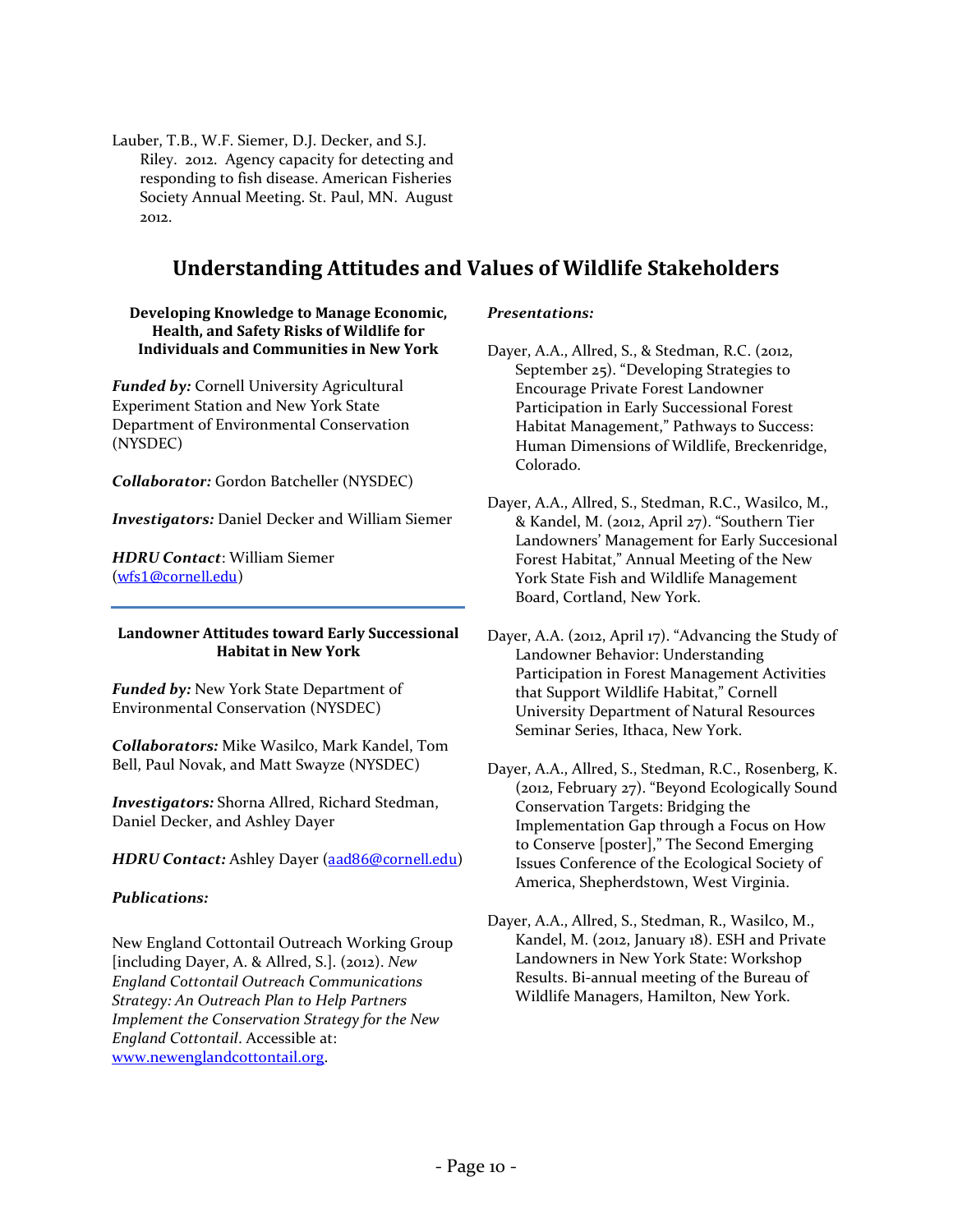#### **Hunter Recruitment and Retention in New York State**

*Funded by:* New York State Department of Environmental Conservation (NYSDEC)

*Collaborators:* Gordon Batcheller, Mike Schiavone, Chuck Dente, Mike Wasilco, Ken Baginski, and Melissa Neely (NYSDEC)

*Investigators:* Daniel Decker, William Siemer, Richard Stedman, Lincoln Larson, and Meghan Baumer

*HDRU Contact:* Lincoln Larson ([lrl66@cornell.edu](mailto:lrl66@cornell.edu))

#### **Limiting Bird Damage to Fruit Crops: Integrating Economic, Biological, and Consumer Information to Determine Testable Management Strategies for the Future**

*Funded by:* U.S. Department of Agriculture, National Institute of Food and Agriculture, Specialty Crop Research Initiative (SCRI) grant

*Collaborators:* Catherine Lindell (Michigan State University); Stephanie Shwiff (USDA-APHIS, National Wildlife Research Center); Paul Curtis and Jay Boulanger

*Investigators:* Catherine Lindell, Philip Howard, and Chi-Ok Oh (Michigan State University); Stephanie Shwiff, (USDA-APHIS, National Wildlife Research Center); Paul Curtis and Jay Boulanger (Cornell DNR); Juliet Carroll, (Dept. of Plant Pathology), Karen Steensma (Trinity Western University); George Linz (USDA-APHIS and North Dakota State University); Erin Lizotte and Nikki Rothwell (Michigan State University Extension); and Colleen Burrows (Washington State University Extension)

*HDRU Contact:* William Siemer ([wfs1@cornell.edu](mailto:wfs1@cornell.edu))

#### **New York Turkey Hunter Traits and Regulation-Related Satisfactions**

*Funded by:* New York State Department of Environmental Conservation (NYSDEC)

*Collaborators:* Mike Schiavone, Lance Clark, Jeff Eller, Pat Vissering, Emilio Rende, and Sandy Chan (NYSDEC); Angela Fuller and Mitch Eaton (Cornell Coop Unit)

*Investigators:* Daniel Decker, William Siemer, Jay Boulanger, and Meghan Baumer

*HDRU Contact:* William Siemer ([wfs1@cornell.edu](mailto:wfs1@cornell.edu))

#### **One Health and Wildlife Conservation**

*Funded by:* National Park Service (NPS)

*Collaborators:* Margaret Wild, Danielle Buttke, Kevin Castle, and Kirsten Leong (NPS)

*Investigators:* Daniel Decker, Richard Stedman, and Katherine McComas (Dept. of Communication)

*HDRU Contact:* Daniel Decker ([djd6@cornell.edu](mailto:djd6@cornell.edu))

#### *Publications:*

Siemer, W. F., T. B. Lauber, D.J. Decker, and S. J. Riley. 2012. Agency traits that build capacity to manage disease. *Human Dimensions of Wildlife*, 17(5): 376-388.

Evensen, D.T., Decker, D.J., and R.C. Stedman. 2012. Shifting reactions to risks: a case study. *Journal of Risk Research*. 1-16.

- Decker, D.J., W.F. Siemer, D.T.N. Evensen, R.C. Stedman, K.A. McComas, M.A. Wild, K.T. Castle, and K.M. Leong. 2012. Public Perceptions of Wildlife-associated Disease: Risk Communication Matters. *Human-Wildlife Interactions* 6(1):112-122.
- Evensen, D.T.N., D.J. Decker, and K. T. Castle. 2012. Communicating about Wildlife-associated Disease Risks in National Parks. *The George Wright Forum* 29(2): 227-235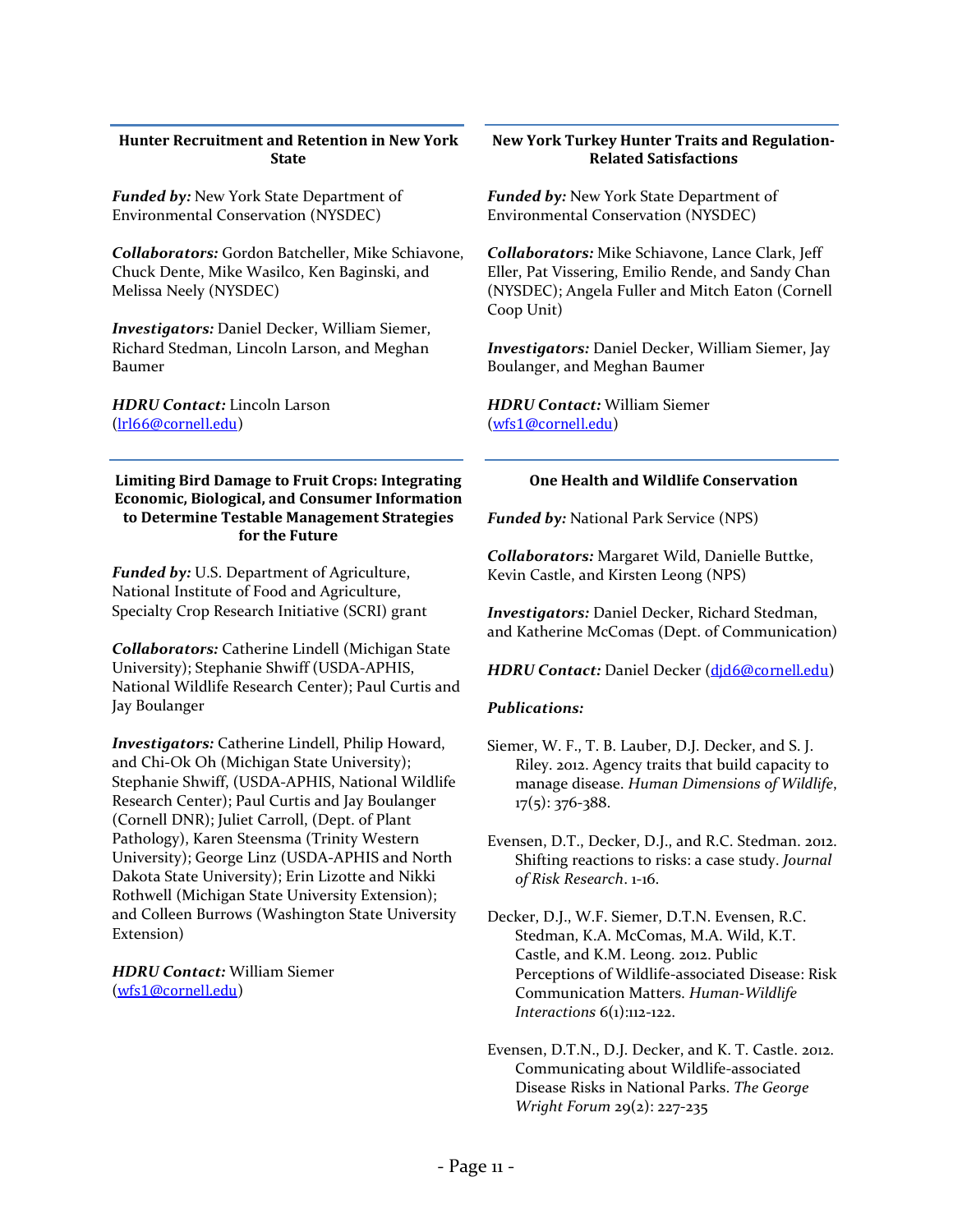#### *Presentation:*

Decker, D.J. 2012. The role of One Health in wildlife conservation. Annual Conference of The Wildlife Society, Portland, OR. (October 2012). (Invited plenary)

#### **Understanding the Human Dimensions of Human-Wildlife Habituation: Developing Knowledge for Interventions to Foster Positive Interactions between People and Wildlife**

*Funded by:* National Park Service

*Collaborators:* Dr. Kirsten Leong (Biological Resources Management Division, National Park Service) and Bruce Connery (Acadia National Park, National Park Service Habituation Steering Committee)

*Investigators:* Daniel Decker and Heather Wieczorek Hudenko

*HDRU Contact:* Heather Wieczorek Hudenko ([hah29@cornell.edu](mailto:hah29@cornell.edu))

#### *Publications:*

- Wieczorek Hudenko, H. (2012). Exploring the influence of emotion on human decision making in human-wildlife conflict. *Human Dimensions of Wildlife* 17(1): 16-28.
- <span id="page-12-0"></span>Wieczorek Hudenko, H., and K. Leong. Human-Wildlife Habituation in National Parks. (in prep).

#### *Presentation:*

Leong, K., Decker, D., and L. Barish. "Applying knowledge of human and wildlife learning and behavior to wildlife management in the National Park Service." Human Dimensions Conference, Breckenridge, CO. (September 2012).

#### **Human Dimensions of Wildlife Disease: Understanding Perceptions of Risk and Identifying Implications for Developing Effective Communication Messages**

*Funded by:* National Park Service and Cornell University Agricultural Experiment Station

*Collaborators:* Margaret Wild, Kevin Castle, and Kirsten Leong (National Park Service)

*Investigators:* Daniel Decker, Richard Stedman, William Siemer, Darrick T.N. Evensen, Laura Rickard, Christopher Clarke, and Katherine McComas (Dept. of Communication)

#### *HDRU Contact:* Daniel Decker ([djd6@cornell.edu](mailto:djd6@cornell.edu))

#### *Publication:*

Rickard, L.N., McComas, K.A., Clarke, C.E., Stedman, R.C., and Decker, D.J. 2012. Exploring risk attenuation and crisis communication after a plague death in Grand Canyon. *Journal of Risk Research*, 1-23.

# **Fisheries Resources Management and Policy**

### <span id="page-12-1"></span>**Understanding Participation, Attitudes, and Values Associated with Fisheries Management**

Many stakeholders with diverse interests are affected by fisheries management decisions and activities. Understanding the attitudes and values of these stakeholders toward management is a base for predicting not only the acceptability of various management strategies, but also the likely impacts that will be produced through management programs. This information is useful to fisheries agencies, and also to communities and marine trades groups who wish to improve marketing of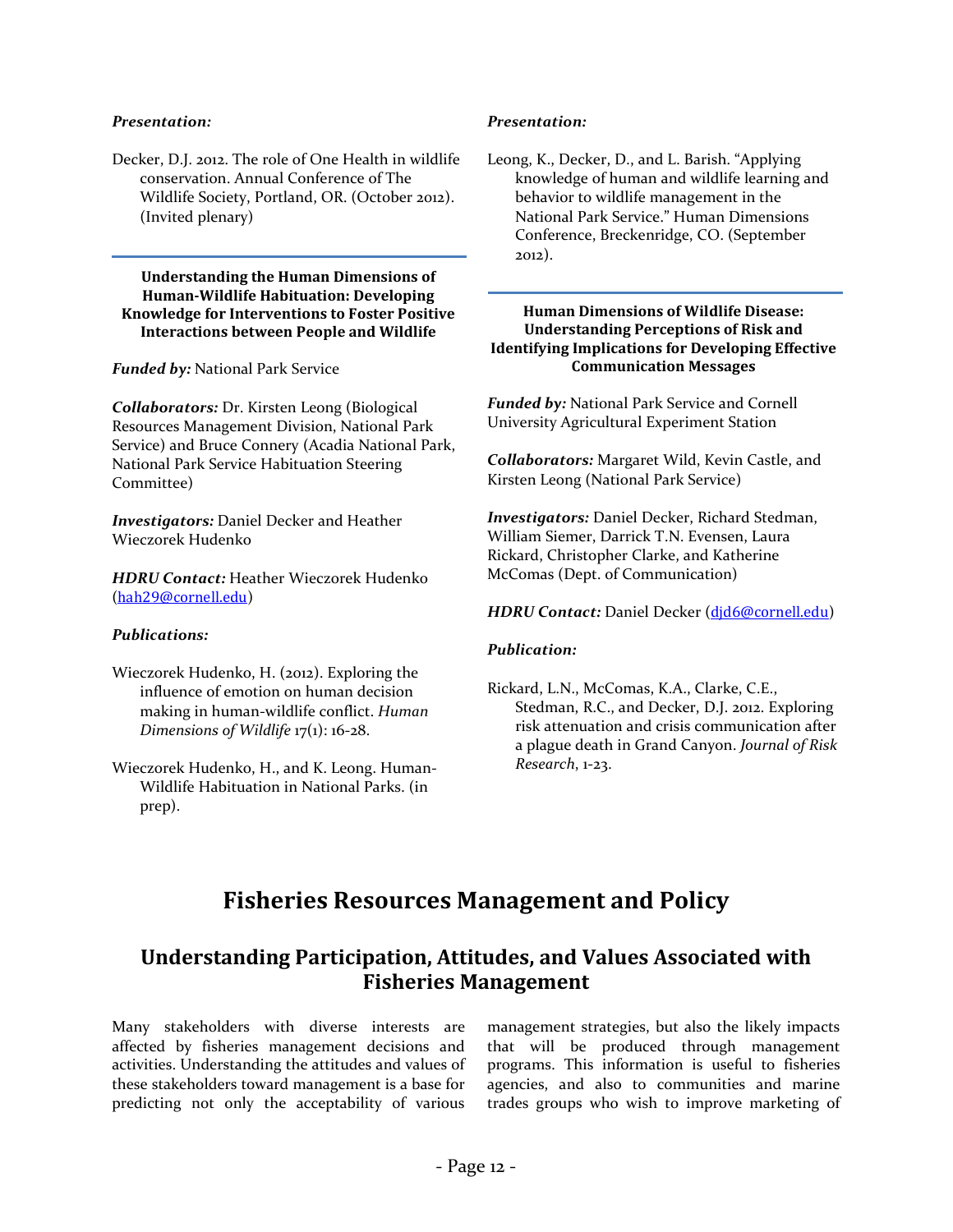the fisheries resources of their localities and regions.

#### **Building Capacity for Outreach to Recreational Users on Aquatic Invasive Species**

*Funded by:* U.S. Environmental Protection Agency

*Collaborators:* David MacNeill and Chuck O'Neill (New York Sea Grant); and Donald Zelazny (New York State Department of Environmental Conservation)

*Investigators:* Bruce Lauber, Richard Stedman, Nancy Connelly, Ingrid Biedron

*HDRU Contact: Bruce Lauber (thl3@cornell.edu)* 

**Factors Influencing the Transition to Ecosystembased Fisheries Management– Importance of Fishery Management Council Interests, Representation, Power and Communication**

*Funded by:* Cornell University Agricultural Experiment Station and the J.P.Morgan Chase Dolores Zohrab Liebmann Fellowship (2009-2012).

*Collaborators:* Katherine A. McComas (Dept. of Communication), Patrick J. Sullivan (Dept. Natural Resources), and Arthur L. Wilson (Dept. of Education)

*Investigators:* Barbara Knuth, Nancy Connelly, Karlene Smith, and Ingrid Biedron

*HDRU Contact:* Ingrid Biedron ([ib49@cornell.edu](mailto:ib49@cornell.edu))

#### *Presentation*:

AFS Annual meeting; St. Paul, MN. August 20-23, 2012. Presentation: *Social Influences on Adoption of Ecosystem-based Fisheries Management in Marine Systems: Potential Relevance for Great Lakes Fisheries*.



Self portrait of Ingrid Biedron at the New England Fishery Management Council meeting in Plymouth, MA September 2012.

#### **Increasing the Effectiveness of Fish Consumption Advisories in the Great Lakes States**

*Funded by:* Minnesota Department of Health and U.S. Environmental Protection Agency

*Investigators:* Barbara Knuth, Bruce Lauber, Jeff Niederdeppe (Dept. of Communication), and Nancy **Connelly** 

*HDRU Contact:* Nancy Connelly ([nac4@cornell.edu](mailto:nac4@cornell.edu))

#### *Publication:*

Connelly, N. A., T. B. Lauber, J. Niederdeppe, and B. A. Knuth. 2012. Factors affecting fish consumption among licensed anglers living in the Great Lakes region. HDRU Publ. No. 12-3. Dept. of Nat. Resour., N.Y.S. Coll. Agric. and Life Sci., Cornell Univ., Ithaca, N.Y. 78 pp.

#### *Presentation:*

Connelly, N. A., B. A. Knuth, J. Niederdeppe, and T. B. Lauber. 2012. Factors influencing fish consumption among anglers living in the Great Lakes region. Paper presented at the 142th Annual Meeting of the American Fisheries Society, St. Paul, MN, Aug. 19-23.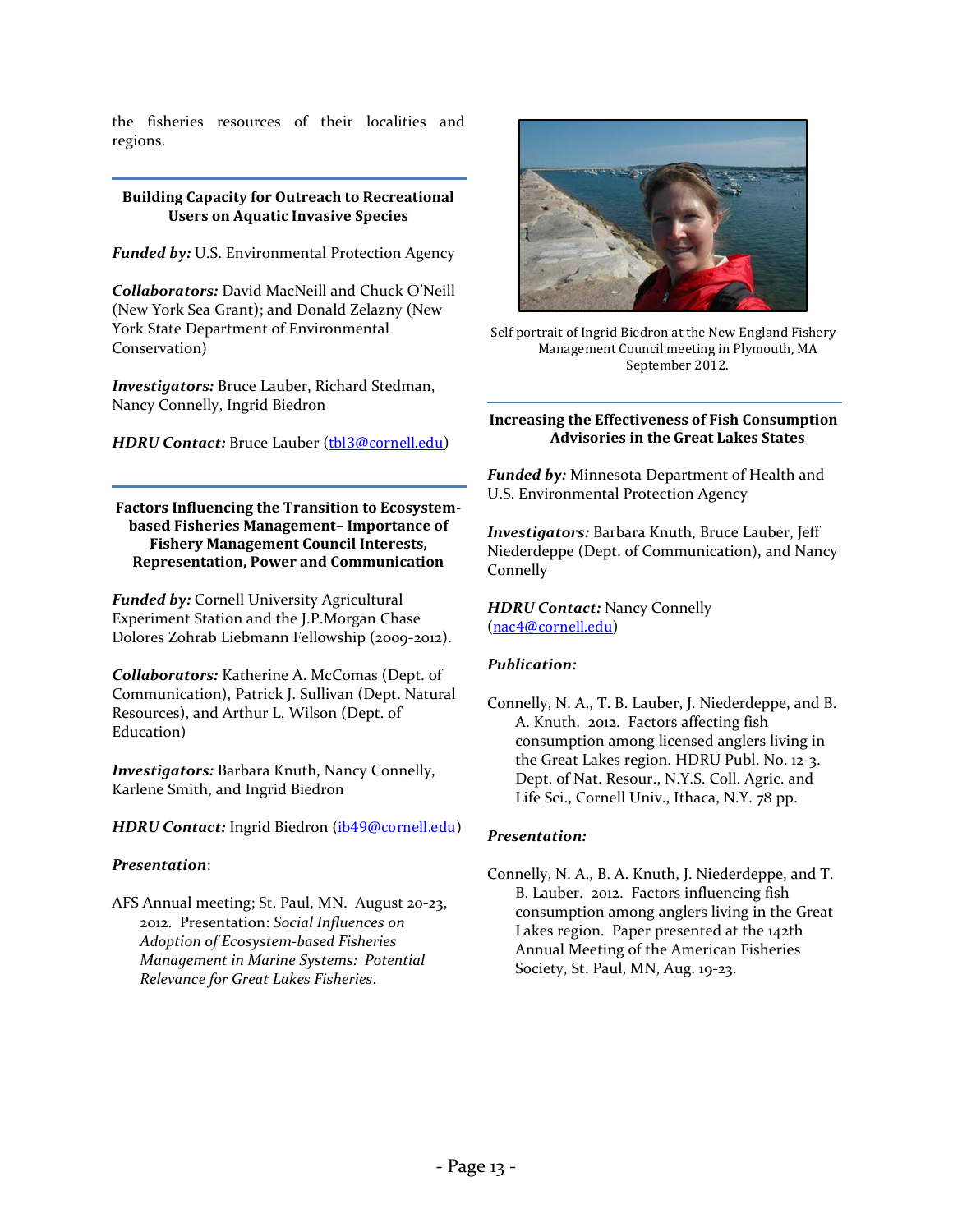#### **Pathogens and Invasive Species in the Great Lakes: Understanding Manager and Stakeholder Responses**

*Funded by:* Great Lakes Fishery Commission

*Investigators:* Bruce Lauber, Barbara Knuth, Richard Stedman, Nancy Connelly, and Nadine Heck

*HDRU Contact:* Bruce Lauber ([tbl3@cornell.edu](mailto:tbl3@cornell.edu))

**Recreation Impacts of Aquatic Nuisance Species to the Great Lakes and Mississippi River Basins**

*Funded by:* U.S. Army Corps of Engineers

*Investigators:* Bruce Lauber, Richard Stedman, Gregory Poe (Dept. of Economics), Nancy Connelly, Richard Ready (Pennsylvania State University), and Selmin Creamer

*HDRU Contact: Bruce Lauber ([tbl3@cornell.edu](mailto:tbl3@cornell.edu))* 

#### *Presentation*:

Stedman, R.C. 2012. "Interdisciplinary to the Corps:" Understanding multi-basin impacts and management of aquatic invasive species. Paper presented at the *75th Annual Meetings of the Rural Sociological Society.* July 26-29, Chicago, IL.

#### **Strengthening Relationships and Communication between Marine Recreational Fishing Stakeholders and Regulating Agencies**

*Funded by:* New York Sea Grant

*Collaborators:* Patricia Riexinger (NYSDEC)

*Investigators:* Meghan Baumer and Kathy Bunting-Howarth (NY Sea Grant)

*HDRU Contact:* Meghan Baumer [\(msb336@cornell.edu\)](mailto:msb336@cornell.edu)

#### **Evaluation of New York State Anglers**

*Funded by:* New York Department of Environmental Conservation (NYSDEC), Bureau of Fisheries

*Collaborators:* Shaun Keeler and Jeff Loukmas (NYSDEC)

*Investigators:* Barbara Knuth and Nancy Connelly

*HDRU Contact:* Nancy Connelly ([nac4@cornell.edu](mailto:nac4@cornell.edu))

#### *Other Publications and Presentations on Fisheries Resources Management and Policy:*

- Knuth, B.A., T.L. Brown, and K.M. Hunt. In press. Measuring the human dimensions of recreational fisheries. Chapter 21 in T. Sutton, D. Parrish, and A. Zale, eds. Fisheries Techniques,  $3<sup>rd</sup>$  edition. American Fisheries Society, Bethesda, MD.
- Knuth, B.A. 2012. The value of social sciences for achieving the Sea Grant Mission. Keynote Address. Sea Grant Association Biennial Meeting, Girdwood, AK. September 2012.
- Knuth, B.A. 2012. Expanding the reach of fisheries science and management through strategic social networking. Plenary Address,  $142^{nd}$ Annual Meeting of the American Fisheries Society, St. Paul, MN. August 2012.
- Knuth, B.A. 2012. Communicating fish consumption risks to the public: Lessons from U.S. fish consumption health advisory programs. The Accidents at Fukushima Dai-Ichi. Exploring the Impacts of Radiation on the Ocean. University of Tokyo, Tokyo, Japan. November 2012.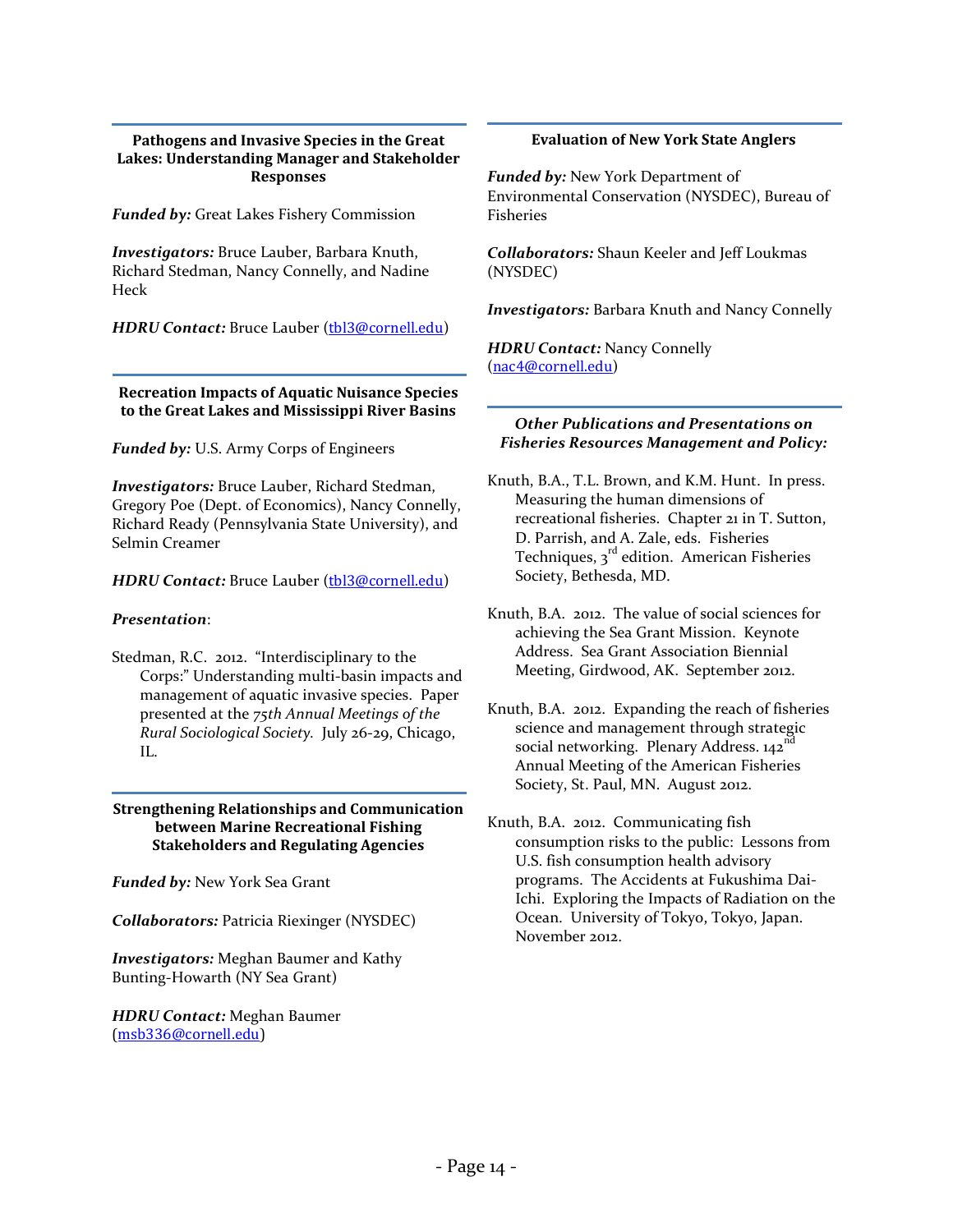# **Forest Lands Management**

<span id="page-15-0"></span>The HDRU has developed a continuous research thrust in the human dimensions of forest management. Examples include examining community collaboration in forest management and public awareness of, and attitudes toward, a range of forest management practices that enhance ecosystem management. In recent years we have engaged in a statewide survey of private forest owners in New York State and also studied human dimensions aspects of urban forests. Much of our applied research related to forest management has implications for Extension programs, thus we are continuing our close working relationship with Cornell Cooperative Extension.

#### **Communicating Effectively for Enhanced Woodland Sustainability**

*Funded by:* U.S. Forest Service

*Collaborators:* Shorna Allred, Peter Smallidge, Gary Goff, Christine Moskell, and Maureen Mullen

*Investigators:* J. Finley, A. Muth, and A. Metcalf (Penn State University)

*HDRU Contact:* Shorna Broussard Allred ([srb237@cornell.edu](mailto:srb237@cornell.edu))

#### *Presentation:*

Muth, A., Allred, S., Metcalf, A., Smallidge, P., Goff, G., Finely, J., and C. Moskell. 2012. Communicating Effectively for Enhanced Woodland Sustainability. *Annual Natural Resources Extension Professionals Conference*, Hendersonville, NC, May 21, 2012.

#### **Encouraging Wildlife Habitat Management on Private Woodlands**

*Funded by:* NYS Department of Environmental Conservation (NYSDEC)

*Collaborators:* Daniel Rosenblatt, Mark Kandel, Mike Wasilco, Steven Joule , Matthew Swayze, Marcelo DelPuerto, Paul Novak, and Richard Pancoe (NYSDEC)

*Investigators:* Shorna Broussard Allred, Richard Stedman, Daniel Decker, and Rachel Parks

*HDRU Contact:* Shorna Broussard Allred ([srb237@cornell.edu](mailto:srb237@cornell.edu))

#### **Improving the Sustainability of Tree Planting in Urban Areas: The Effects of Stewardship and Site Conditions on Street Tree Survival**

*Funded by:* The Toward Sustainability Foundation

*Collaborator:* Jeanne Grace (Parks and Forestry Division, Department of Public Works, City of Ithaca)

*Investigators:* Shorna Broussard Allred, Christine Moskell, and Nina Bassuk (Dept. of Horticulture)

*HDRU Contact:* Shorna Broussard Allred ([srb237@cornell.edu](mailto:srb237@cornell.edu))

#### *Presentation:*

Moskell, C., Bassuk, N. and Broussard Allred S. 2012. Improving the sustainability of tree plantings in urban areas: The effects of stewardship and site conditions on street tree survival. *Toward Sustainability Foundation Grantees Progress Report Meeting*. Ithaca, New York. October 19, 2012.



A new street tree that was planted by the City of Ithaca in front of someone's residence. The sign attached to a green plastic watering bag was designed to remind residents to water (photo by Christine Moskell).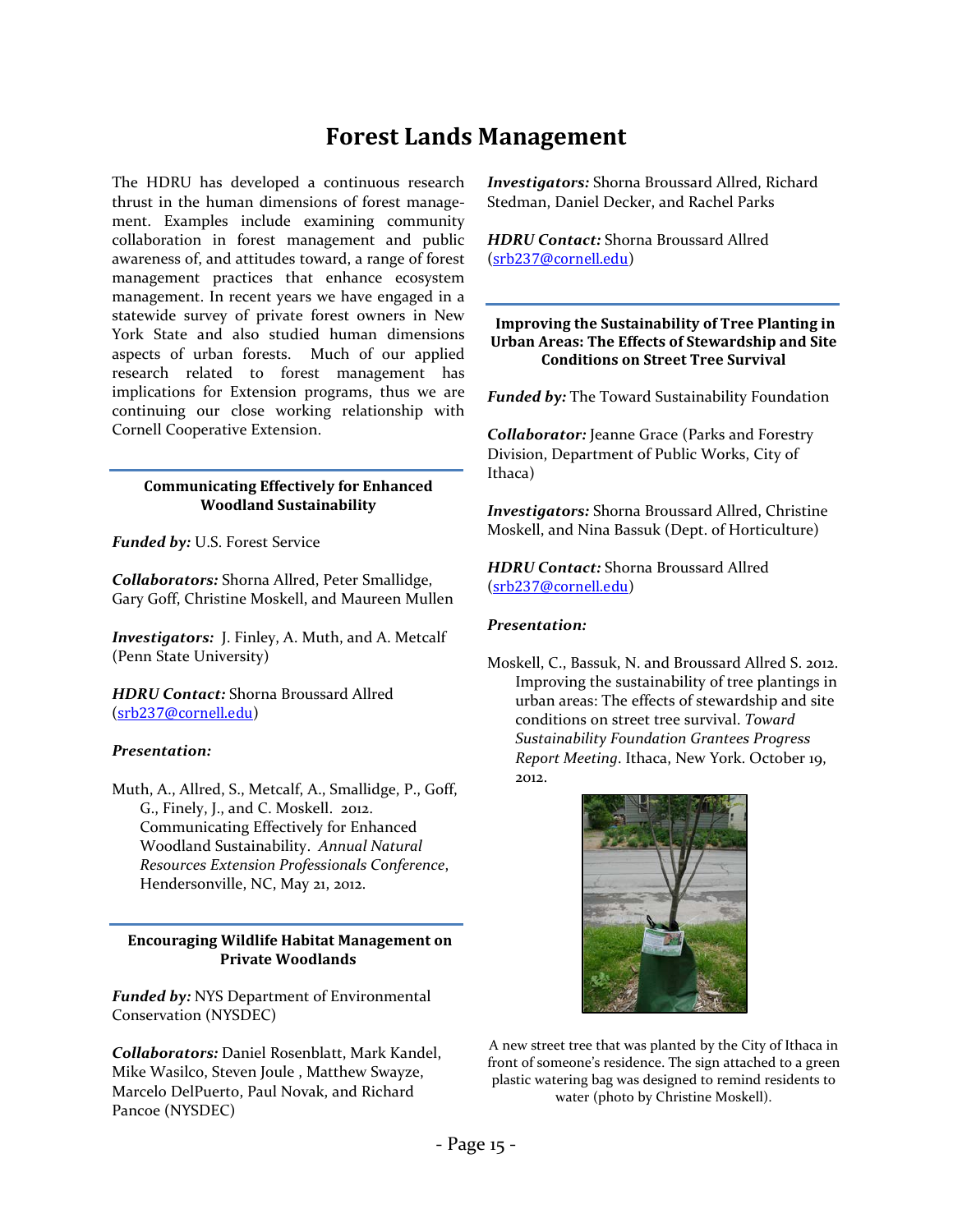#### **Toward Sustainable Urban Forest Governance: Strategies for Stakeholder Engagement in Tree Planting and Stewardship**

*Funded by:* The Ittleson Foundation and the Garden Club of America

*Collaborators:* Nancy Wells (Dept. of Design and Environmental Analysis) and Scott Peters (Dept. of Horticulture)

*Investigators:* Shorna Broussard Allred and Christine Moskell

*HDRU Contact:* Christine Moskell ([csm94@cornell.edu](mailto:csm94@cornell.edu))

#### *Publication:*

Moskell C., and S. Broussard Allred. *In Press*. Integrating human and natural systems in community psychology: An ecological model of stewardship behavior. *American Journal of Community Psychology*.

#### *Presentations:*

- Moskell, C. 2012. Exploring community-based interventions for engaging residents in urban forest management. *Garden Club of America, Washington, DC Chapter.* Bethesda, MD. March 26, 2012.
- Moskell, C. 2012. Examining strategies to increase public support for urban tree plantings in "million-tree" planting initiatives. *Cornell University Department of Natural Resources Graduate Research Symposium.* Ithaca, New York*.* January 19-20, 2012.

#### **Woody Biofuel Production in New York: Building Capacity through Applied Social Science Research**

*Funded by:* Cornell University Agricultural Experiment Station

*Collaborators:* Brett Chedzoy (Cornell Cooperative Extension (CCE) Schuyler County), Laurel Gailor (CCE Warren County), Guillermo Metz (CCE Tompkins), and Marilyn Wyman (CCE Greene County)

*Investigators:* Shorna Broussard Allred, Peter Smallidge, and Nancy Connelly

*HDRU Contact:* Shorna Broussard Allred ([srb237@cornell.edu](mailto:srb237@cornell.edu))

#### **The Development of a Participatory Urban Forestry Community Engagement Model**

*Funded by: The Ittleson Foundation* 

*Collaborators:* Caroline Tse (Cornell University Cooperative Extension – NYC, Urban Environment Program); Ruth Rae, Kristy King, Minona Heaviland, Jennifer Greenfield, and Jackie Lu (NYC Department of Parks and Recreation); Morgan Monaco and Ellen Arnstein (Million Trees NYC/NYC Parks); Faisal Al-Juburi (Million Trees NYC/New York Restoration Project); Susan Gooberman and Nelson Villarrubia (Trees NY); Erika Svendsen and Lindsey Campbell (US Forest Service); Gerard Lordahl (Council on the Environment of NYC); and Alice Ewan Walker (Alliance for Community Trees)

*Investigators:* Shorna Broussard Allred, Christine Moskell, and Gretchen Ferenz (Cornell Cooperative Extension)

*HDRU Contact:* Shorna Broussard Allred ([srb237@cornell.edu](mailto:srb237@cornell.edu))

#### *Publication:*

[www.blogs.cornell.edu/peopleandtrees](http://www.blogs.cornell.edu/peopleandtrees) (website forthcoming)

#### *Presentations:*

- Broussard Allred, S., Moskell, C., 2012. Pathways to stewardship: A practical toolkit for community engagement in urban forestry. *Natural Resources Programs and Partnerships At Work: The American Natural Resource Extension Professionals Biennial Conference.* Hendersonville, NC. May 18-23, 2012.
- Broussard Allred, S and Moskell, C. 2012. Involving the community in urban forestry: A toolkit of best practices for practitioners. *Growing the Urban Forest: Five Perspectives. Central New York ReLeaf Workshop.* Cortland, NY. May 11.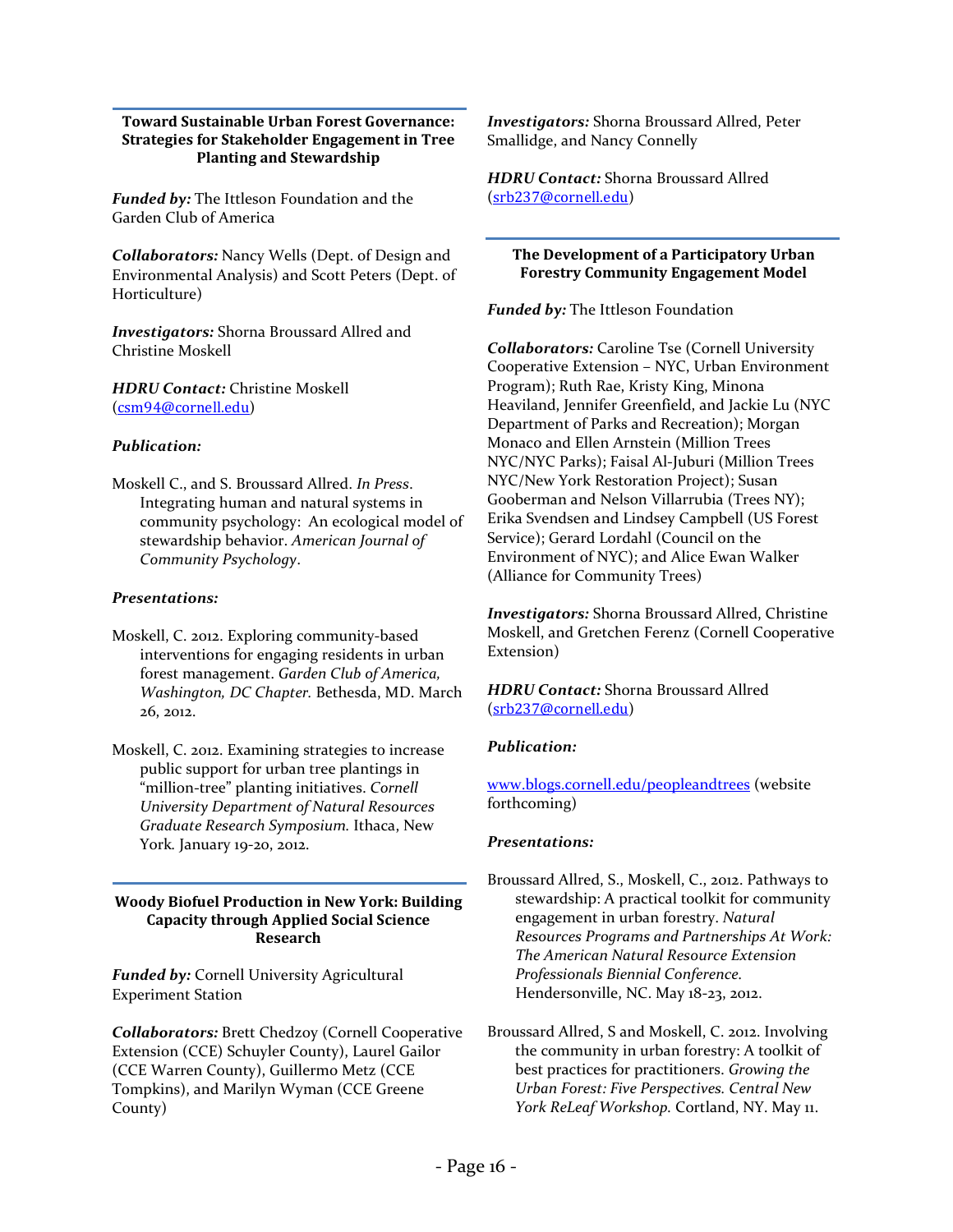Moskell, C. Broussard Allred, S. 2012. Enhancing Community Engagement in Urban Forestry. *New York Urban and Community Forestry Council, ReLeaf Region 7 Council Meeting*. Dewitt, NY. January 27.

#### **Private Forest Owners of Pennsylvania**

*Funded by:* Pennsylvania Bureau of Forestry

*Collaborators:* A.E. Luloff, James Finley, and Alex Metcalf (Penn State University)

*HDRU Contact:* Richard Stedman ([rcs6@cornell.edu](mailto:rcs6@cornell.edu))

#### *Publication:*

Metcalf, A.L., J.C. Finley, A.E. Luloff, R.C. Stedman, and D.L. Shumway. 2012. Private forest landowners: Estimating population parameters. *Journal of Forestry* 110(7): 362-370.

#### *Presentation:*

Metcalf, A.L.,J.C Finley, A. E. Luloff, R.C. Stedman, and D. Shumway. 2012. Sampling and estimation of private forest landowner populations. Paper presented at the *18th International Symposium for Society and Natural Resources,* Edmonton, Alberta: June 17- 21.

**Conservation of Mangrove Forests in Pakistan through Community Awareness and Involvement**

<span id="page-17-0"></span>*Investigators:* Shorna Allred and Sarwat Ismail

*HDRU Contact:* Sarwat Ismail ([si73@cornell.edu](mailto:si73@cornell.edu))

#### **Addressing Private Forestland Parcelization in the Hudson River Watershed: An Integrated Research and Extension Approach**

*Funded by:* Cornell University Agricultural Experiment Station, Cornell Cooperative Extension

*Collaborators:* Richard Stedman and Peter Smallidge

*HDRU Contact:* Shorna Broussard Allred ([srb237@cornell.edu](mailto:srb237@cornell.edu))

#### *Publication:*

Roe, A. and S. Broussard Allred. (*In Press*). Thriving or Surviving? Forester Adaptations to Parcelization in New York State. *Small-Scale Forestry*. DOI 10.1007/s11842-012-9216-0.

#### *Other Publications on Forest Lands Management*

Creamer, S. F., Genz, A., and Blatner, K. A. 2012. The Effect of Fire Risk on the Critical Harvesting Times for Pacific Northwest Douglas-Fir when Carbon Price is Stochastic. *Agricultural and Resource Economics Review,* 41(3): 1–14.

Creamer, S. F., Blatner, K. A., and Butler, B. J. 2012. Certification of Family Forests: What Influences Owners' Awareness and Participation? *Journal of Forest Economics*, 18 (2): 91-174.

# **Natural Resources Communication and Education**

Communication and education (C&E) programs and courses are fundamental to natural resource management. State and federal agencies, universities, state cooperative extension services, and nongovernment organizations conduct a wide variety of programs and courses. C&E programs perform an important role in bringing informed public involvement to decision making and influencing public perception of and behavior toward natural resources and their management. The traditional focus of C&E efforts has been to raise informational levels of the public. The HDRU fulfills this role both through its teaching and through a variety of Extension and outreach programs. It is also frequently involved in conducting C&E program evaluations.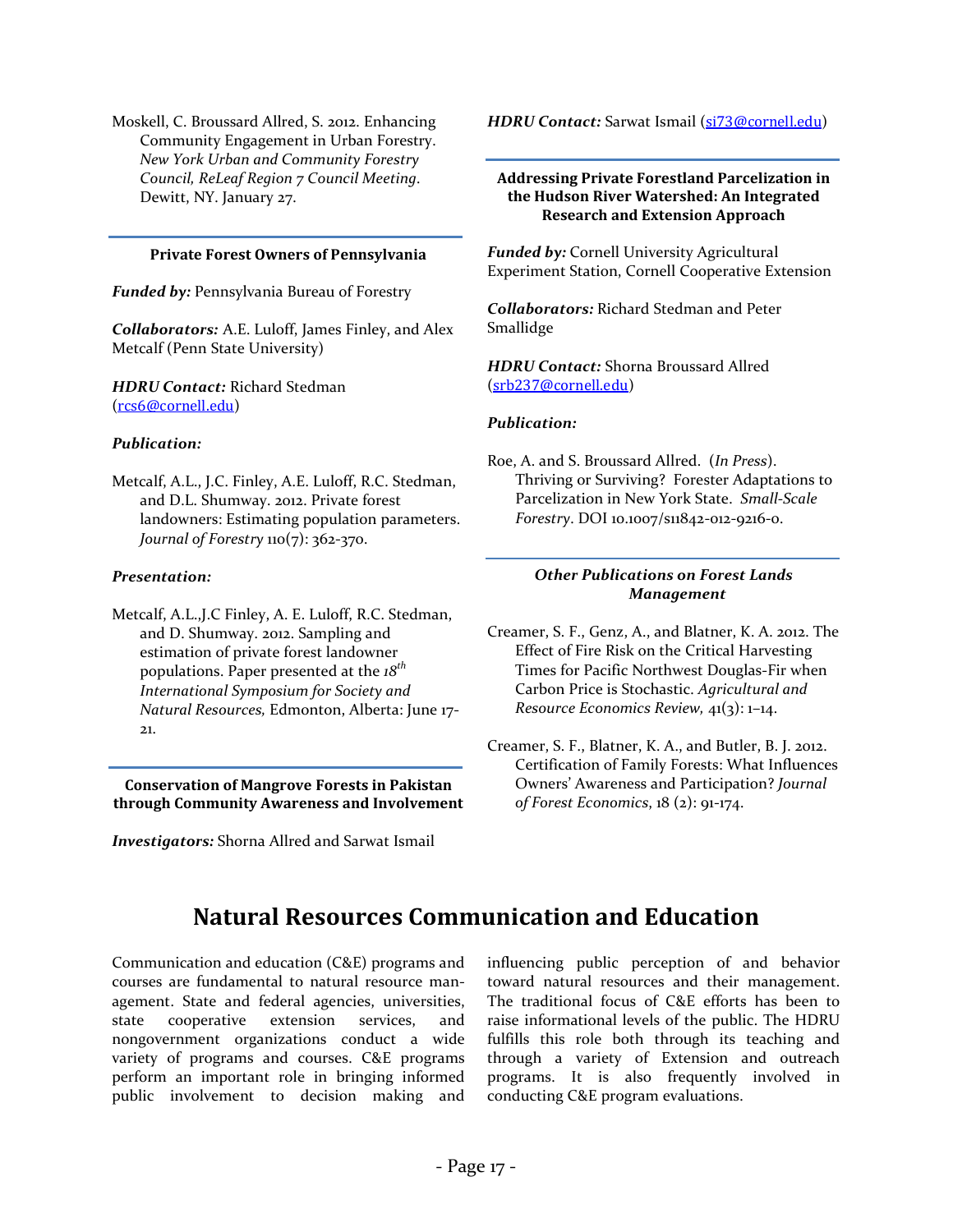#### **Sustainable Forest Management for Wildlife**

*Funded by:* CALS Land Grant Graduate Fellowship & State Wildlife Grant (through NY Forest Owner's Association) & Audubon New York

*Collaborators:* Richard Taber, Kristi Sullivan, Gary Goff, Stephen Morreale (Cornell Cooperative Extension), and Jillian Liner (Lab of Ornithology)

*Investigators:* Shorna Allred, Richard Stedman, and Ashley Dayer

*HDRU Contact:* Ashley Dayer ([aad86@cornell.edu](mailto:aad86@cornell.edu))

#### *Publication:*

Denvir, A., Dayer, A., Allred, S.B. and R. Taber. 2012. Grasslands. Habitat Stewardship Series brochure. Cornell University Cooperative Extension, NYSDEC, and NY Forest Owners Association.

#### *Other Publication on Natural Resources Communication and Education:*

Nielsen, L.A. and B.A. Knuth. 2012. People for people: Education for the human dimension. Chapter 18 in D.J. Decker, S. Riley, and W.F. Siemer, eds. Human Dimensions of Wildlife. Johns Hopkins University Press. Maryland.

# **Water Resource Management and Policy**

<span id="page-18-0"></span>The HDRU collaborates with other university researchers, watershed professionals, mangers, and state and federal agencies to conduct research that helps address critical water resource management and policy issues of relevance to land and water managers and policymakers.

Additionally, research is also focused on understanding the behavior of riparian landowners as they are key to protecting water quality. Many watershed systems are increasingly dominated by non-agricultural interests, yet policy initiatives (both incentive programs and regulatory regimes) are still designed primarily around agriculture. This leaves significant gaps in understanding and effectiveness.

**Designing an Evaluation Protocol for the Hudson River Estuary Program's Biodiversity Outreach Program**

*Funded by*: New York State Department of Environmental Conservation (NYSDEC), Hudson Estuary Program

*Collaborators:* Laura Heady and Karen Strong (NYSDEC)

*Investigators:* Shorna Allred, Richard Stedman, and Maureen Mullen

#### *HDRU Contact:* Shorna Allred ([srb237@cornell.edu](mailto:srb237@cornell.edu))



Lake Champlain in the Adirondack Park, Essex County, NY. Photo by Lincoln Larson.

#### **Factors Influencing Landowner Riparian Conservation**

*Funded by*: USDA Conservation Enhancement Assessment Program; AFRI

*Collaborators:* James Shortle, Robert Brooks, and Robert Carline (Penn State University); Todd Walter (Dept. of Biology and Environmental Engineering); and Zach Easton (Virginia Tech University)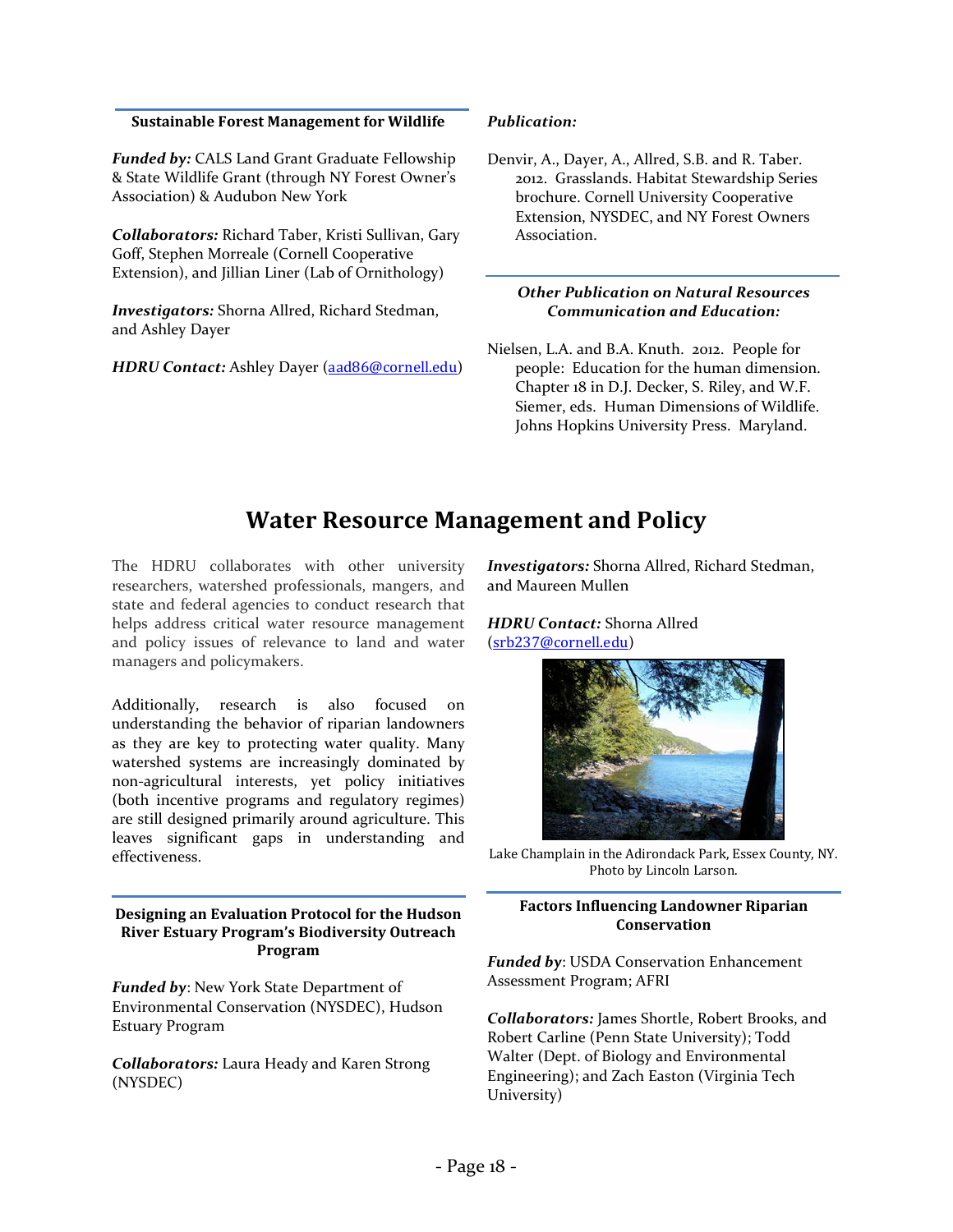#### *Investigator:* Richard Stedman

*HDRU Contact:* Richard Stedman ([rcs6@cornell.edu](mailto:rcs6@cornell.edu))

#### *Publications:*

- Armstrong, A.L., and R.C. Stedman. 2012. Landowner willingness to implement riparian buffers in an urbanizing watershed. *Landscape and Urban Planning* 105(3):211-220*.*
- Armstrong, A., R.C. Stedman, J. Bishop, and P. Sullivan. 2012. What's a stream without water? Double disproportionality in headwater regions affecting water quality. *Environmental Management* 50:849-860.
- Armstrong, A.L., and R.C. Stedman. Rural landowner identity and efficacy in a transitioning agricultural watershed. Manuscript forthcoming at *Society and Natural Resources.*
- Osmond, D.L., R. Brooks, S. Yetter, R. Carline, K. Boomer, A. Armstrong, R. Stedman, D.W. Meals, and G.D. Jenning. 2012. Spring Creek Watershed, Pennsylvania: National Institute of Food and Agriculture–Conservation Effects Assessment Project pp. 342-357 in D. L. Osmond, D.W. Meals, D.LK. Hoag, and M. Arabi (Eds) *How to Build Better Agricultural Conservation Programs to Protect Water Quality: The National Institute of Food and Agriculture–Conservation Effects Assessment Project Experience.* US Soil and Water Conservation Service.

#### **Flood Resilience Education in the Hudson River Estuary. Needs Assessment and Program Evaluation**

*Funded by:* NYS Dept. of Environmental Conservation, Hudson River Estuary Program

*Investigators:* Shorna Allred and Gretchen Gary

*HDRU Contact:* Shorna Broussard Allred ([srb237@cornell.edu](mailto:srb237@cornell.edu))

#### **Human Dimensions of Watershed Stewardship**

*Funded by:* NYS Dept. of Environmental Conservation, Hudson River Estuary Program and Federal Formula Funds (Hatch and Smith-Lever)

*Collaborators:* Allison Chatrchyan and Carolyn Klocker (Cornell Cooperative Extension (CCE) Dutchess County); Elizabeth LoGiudice (CCE Green and Columbia Counties); Gretchen Rae and Brent Gotsch (CCE Ulster County)

#### *Investigators:* Shorna Allred and Maureen Mullen

*HDRU Contact:* Shorna Broussard Allred ([srb237@cornell.edu](mailto:srb237@cornell.edu))

#### *Publication:*

Keller, E., Allred, S., Chatrchyan, A. and C. Klocker. 2012. Assessment of Need for a New York State Master Watershed Steward Program. Cornell University Cooperative Extension. 53pp.

#### *Presentation:*

Allred, S., Klocker, C., LoGiudice, E., and M. Mullen. 2012. Master Watershed Steward Program: Promoting Stewardship, Developing Partnerships, and Evaluating Progress. *Cornell Cooperative Extension Agriculture and Food In-Service*, Ithaca, NY, November 13, 2012.

#### **Institutional Dimensions of Ecosystem-based Management among New York Ocean and Great Lakes Ecosystem Conservation Council Agencies**

*Funded by:* Cornell University Agricultural Experiment Station

*Collaborators:* Barbara A. Knuth, Y. Connie Yuan (Dept. of Communication), and Wesley Sine (Johnson Graduate School of Management)

*Investigator:* Carrie N. Simon

*HDRU Contact:* Carrie N. Simon ([cns44@cornell.edu](mailto:cns44@cornell.edu))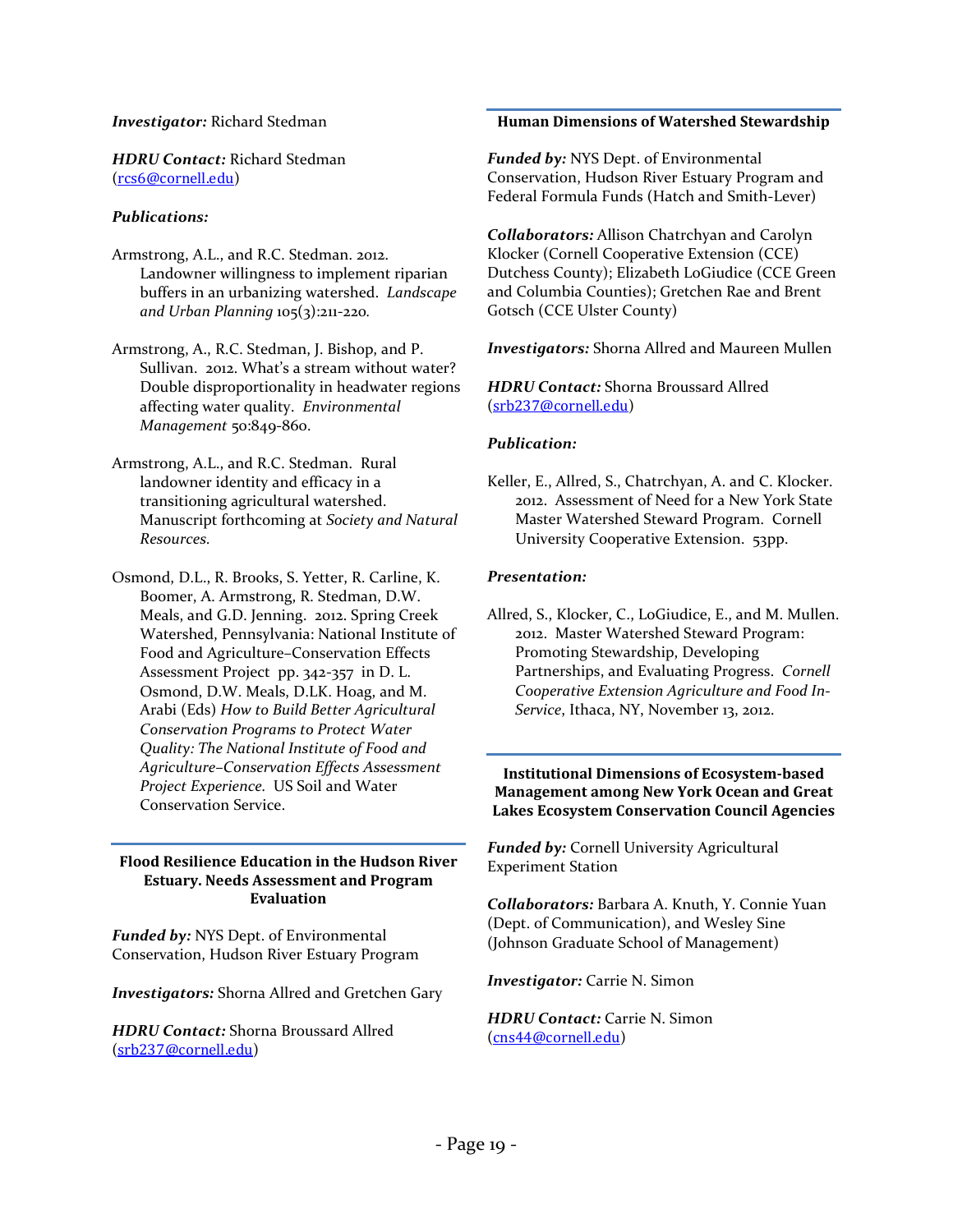#### *Presentations:*

- Simon, C.N, 2012. Interpretation and Adoption of Ecosystem-Based Management by State Agencies and Organizations in New York State, 142<sup>nd</sup> Annual Meeting of the American Fisheries Society, St. Paul, MN.
- Simon, C.N, 2012. Institutional dimensions of Ecosystem-based Management Among New York Ocean and Great Lakes Ecosystem Conservation Council Agencies, oikos Young Scholars Organizations Academy, Social Innovation and Organizational Impact. Filzbach, Switzerland.

# **Natural Resources Policy, Planning, and Evaluation**

<span id="page-20-0"></span>Natural resources planning involves public input, particularly at the beginning of the planning cycle and at the end, through assessment or evaluation, as input to plan revision. The HDRU has undertaken research and outreach in a number of situations involving planning.

**Building Local Capacity for Environmental Resource Conservation in the Face of Change**

*Funded by:* Cornell University Agricultural Experiment Station and Cornell Cooperative Extension

*Collaborators:* Heidi Kretser (Wildlife Conservation Society); Laura Heady and Karen Strong (Cornell Cooperative Extension & NYSDEC)

*Investigators:* Bruce Lauber, Lincoln Larson, and David Kay (Cornell Community and Regional Development Institute)

*HDRU Contact: Lincoln Larson ([lrl66@cornell.edu](mailto:lrl66@cornell.edu))* 



Walkway over the Hudson State Historic Park, Poughkeepsie, NY. Photo taken by Lincoln Larson while he was doing research there.

#### **Environmental Policy Capacity**

#### *Other Presentation on Natural Resources Policy, Planning, and Evaluation*

Hare, D. Delivering the potential of the public trust doctrine. Paper presented at Pathways to Success conference, Breckenridge, CO, September 2012.

# <span id="page-20-1"></span>**The Well-Being of Resource-Dependent Communities**

The well-being of communities that depend on the extraction and processing of forest-based resources is crucially important to definitions of the sustainability and resilience of the resource dependent industries. Defining this relationship is somewhat difficult, based on the myriad indicators of well-being, and multiple definitions of dependence. The conceptual basis of this overall trajectory has broadened from "forest dependence" to "resource dependence" (reflecting emerging projects in the area of mineral and agriculturalbased dependence). Further, wholesale changes in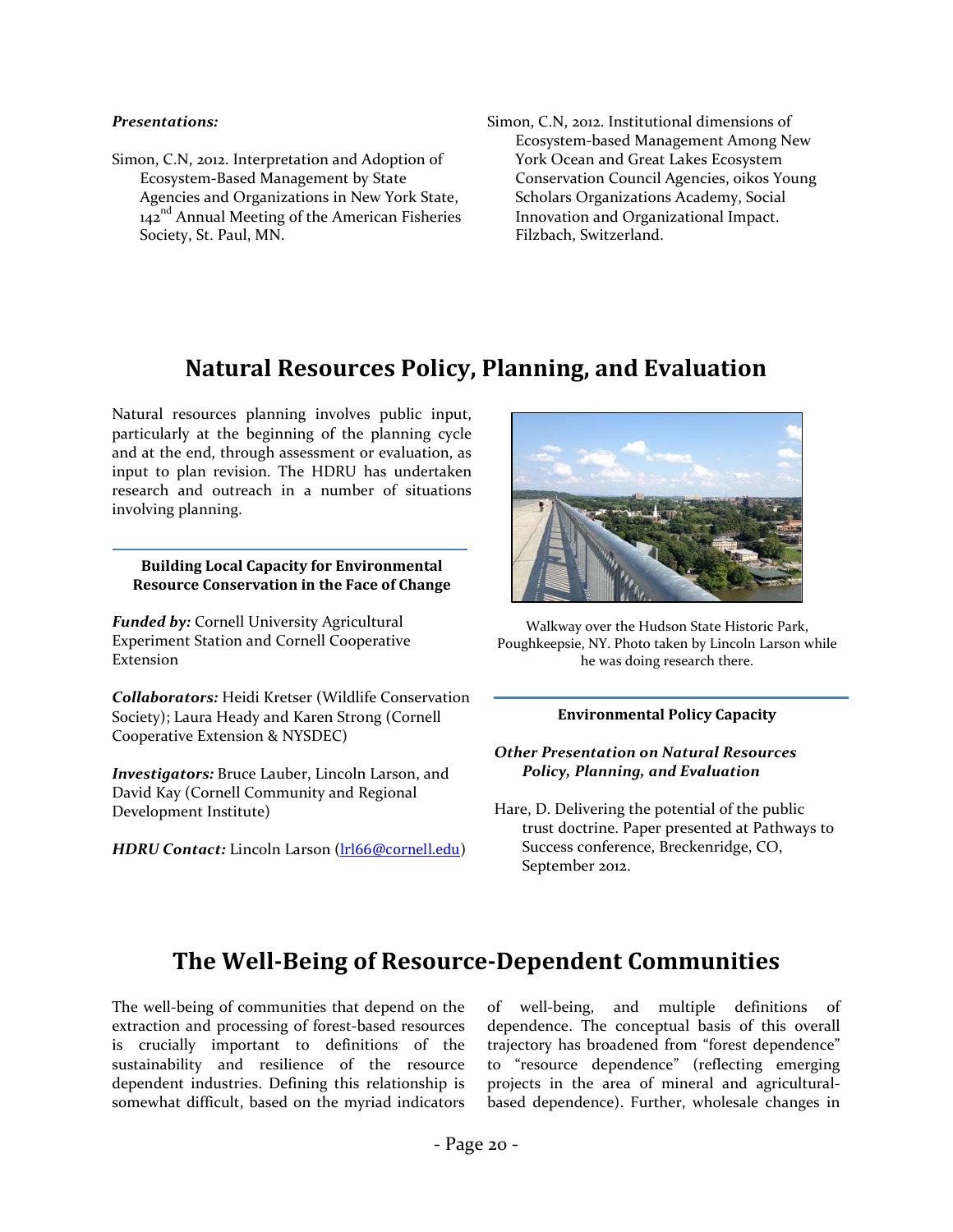the structure and governance of the forest industry may pose significant challenges to community sustainability.

#### **Resource Dependence and the Well-Being of Rural Communities**

*Funded by:* Canadian Forest Service

*Collaborators:* William White, Michael Patriquin (Canadian Forest Service, Northern Forestry Centre); John Parkins (University of Alberta), and Tom Beckley (University of New Brunswick)

*HDRU Contact:* Richard Stedman ([rcs6@cornell.edu](mailto:rcs6@cornell.edu))

#### *Publication:*

Stedman, R.C., M. Patriquin, and J. Parkins. 2012. Dependence, diversity, and the well-being of rural community: Building on the Freudenburg legacy. *Journal of Environmental Studies and Sciences*. 2:28-38.

#### **Community Response to Forest Fire Risk in the Northeast United States**

*Funded by:* US Forest Service (USFS)

*Collaborators:* Pam Jakes (USFS), Jason Gordon (Mississippi State University); A. E. Luloff, and James Finley (Penn State University)

*HDRU Contact:* Richard Stedman ([rcs6@cornell.edu](mailto:rcs6@cornell.edu))

#### *Publication:*

Gordon, J.S., A.E. Luloff, and R.C. Stedman. 2012. A multi-site comparison of community wildfire risk perceptions. *Journal of Forestry* 110(2):74- 78.

**Evaluating the Outcome of Working Forest Easements**

*Funded by:* Northeast States Research Cooperative

*Collaborator:* Tim Tear (The Nature Conservancy)

*Investigator:* Steven Wolf

#### *HDRU Contact:* Richard Stedman ([rcs6@cornell.edu](mailto:rcs6@cornell.edu))

#### *Publication:*

Neugarten, R., S. Wolf, R.C. Stedman. 2012. Forest fights and forest rights: working forests as a strategy for reducing tensions in New York. *Society and Natural Resources* 25(12): 1205-1220.

#### **Regional Impacts of Energy Development on the Social, Economic, and Ecological Well-being of Rural Communities in the Northeast**

*Funded by:* Atkinson Center for Sustainable Future and Cornell University Agricultural Experiment Station (Hatch)

*Collaborators:* Susan Christopherson (Dept. of City and Regional Planning), Susan Riha (Dept. of Earth and Atmospheric Sciences) Rod Howe (CALS Cooperative Extension); Stephan Goetz (Northeast Center for Rural Development); Warren Allmon and Robert Ross (Cornell University and the Palentological Research Institute); Kathy Brasier, Tim Kelsey, Fern Willits, Ted Alter (The Pennsylvania State University), and Jeffrey Jacquet (South Dakota State University)

*Investigator*: Richard Stedman

*HDRU Contact:* Richard Stedman ([rcs6@cornell.edu](mailto:rcs6@cornell.edu))

#### *Publications:*

- Stedman, R.C., J.B. Jacquet, M.R. Filteau, F.K. Willits, K.J. Brasier, and D.K. McLaughlin. 2012. Marcellus Shale Gas Development and New Boomtown Research: Views of New York and Pennsylvania Residents. *Environmental Practice.*
- Clarke, C., D.T.N Evensen, J.B. Jacquet, and R.C. Stedman. 2012. Emerging Risk Communication associated with shale gas development. *European Journal of Risk Research.* 3:424-430.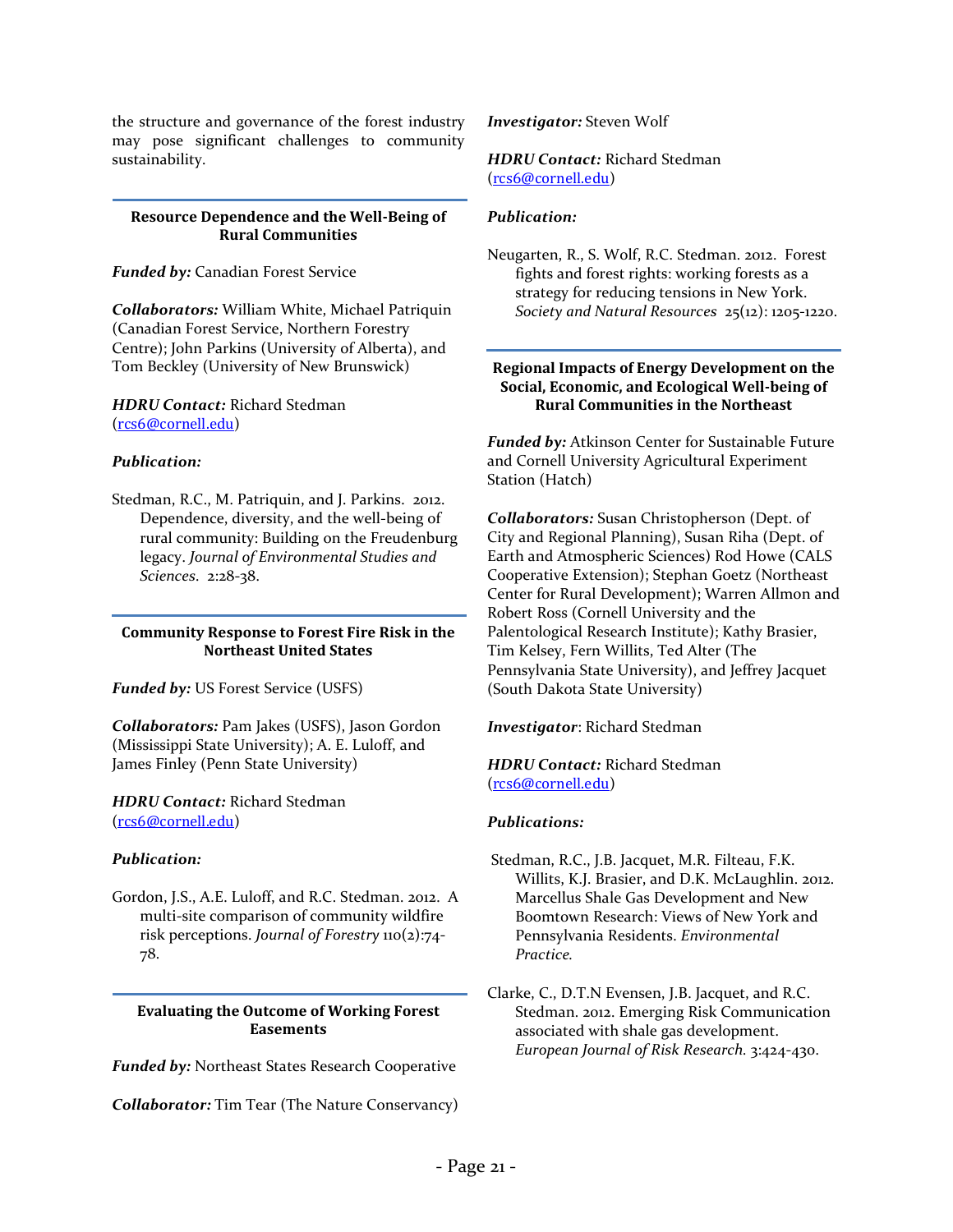#### *Presentations:*

- Jacquet, J.B. and R C. Stedman. 2012. Community impacts and resident attitudes towards combined Wind Farm and Natural Gas Development in Northern Pennsylvania. Paper presented at the *18th International Symposium for Society and Natural Resources,* Edmonton, Alberta: June 17-21.
- Evensen, D.T.E.,C.E Clarke, and R.C. Stedman. 2012. A New York (or Pennsylvania) state of mind: Cross-state differences in print media coverage of drilling for natural gas in the Marcellus Shale region. Paper presented at the *18th International Symposium for Society and Natural Resources,* Edmonton, Alberta: June 17- 21.
- Willits, F.K., K. Brasier, D.K. McLaughlin, R.C. Stedman, and M. Filteau. 2012. Support/opposition for natural gas development among Pennsylvania and New York residents. Paper presented at the *75th Annual Meetings of the Rural Sociological Society.* July 26-29, Chicago, IL
- Jacquet, J. and R.C. Stedman. Landowner attitudes towards combined wind farm and natural gas development in northern Pennsylvania. Paper presented at the *75th Annual Meetings of the Rural Sociological Society.* July 26-29, Chicago, IL.



#### **Impacts of Second Home Development in the Northern Forest**

*Funded by:* Northeast States Research Cooperative (NSRC), Texas A&M University

*Collaborators:* Brian Eiesenhauer, (Plymouth State Univ., NH); Jim Finley and A. E. Luloff (Penn State), Todd Gabe (University of Maine), and Walt Kuentzel (University of Vermont)

*HDRU Contact:* Richard Stedman ([rcs6@cornell.edu](mailto:rcs6@cornell.edu))

#### *Publication:*

Vergunst, J., C. Geisler and R. Stedman. 2012. Nature Conservation and Environmental Management: Working Landscapes in Adirondack Park, US, and Cairngorms National Park, UK. Pp. 233-252 in Shucksmith, M., D.L. Brown, J. Vergunst, and M.E. Warner (Eds.) Rural Transformations & Rural Policies in the US and UK. NY: Routledge.

#### *Presentations:*

- Stedman, R.C., A.L Armstrong, and B.W Eisenhauer. 2012. Community resilience and second home development in the northern forest. Paper presented at the *18th International Symposium for Society and Natural Resources,* Edmonton, Alberta: June 17-21.
- Armstrong, A.L., and R.C. Stedman. 2012. Good fences make good neighbors: Inequality and culture clash in second homeowner-rich communities of the U.S. Northern Forest. Paper presented at the *18th International Symposium for Society and Natural Resources,* Edmonton, Alberta: June 17-21.

# **Sense of Place**

<span id="page-22-0"></span>Sense of place, or the meanings and attachments that individuals and/or groups hold for a spatial setting, has become an important construct in resource management. Sense of place is based on experience with a setting that is based on a certain level of ecological quality of the setting, as well as direct provision of experiential opportunities by resource managers. The goal of this research is to understand the ecological and community-based factors associated with the local meanings of landscape, understand how these meanings are tied to local attachment, how this attachment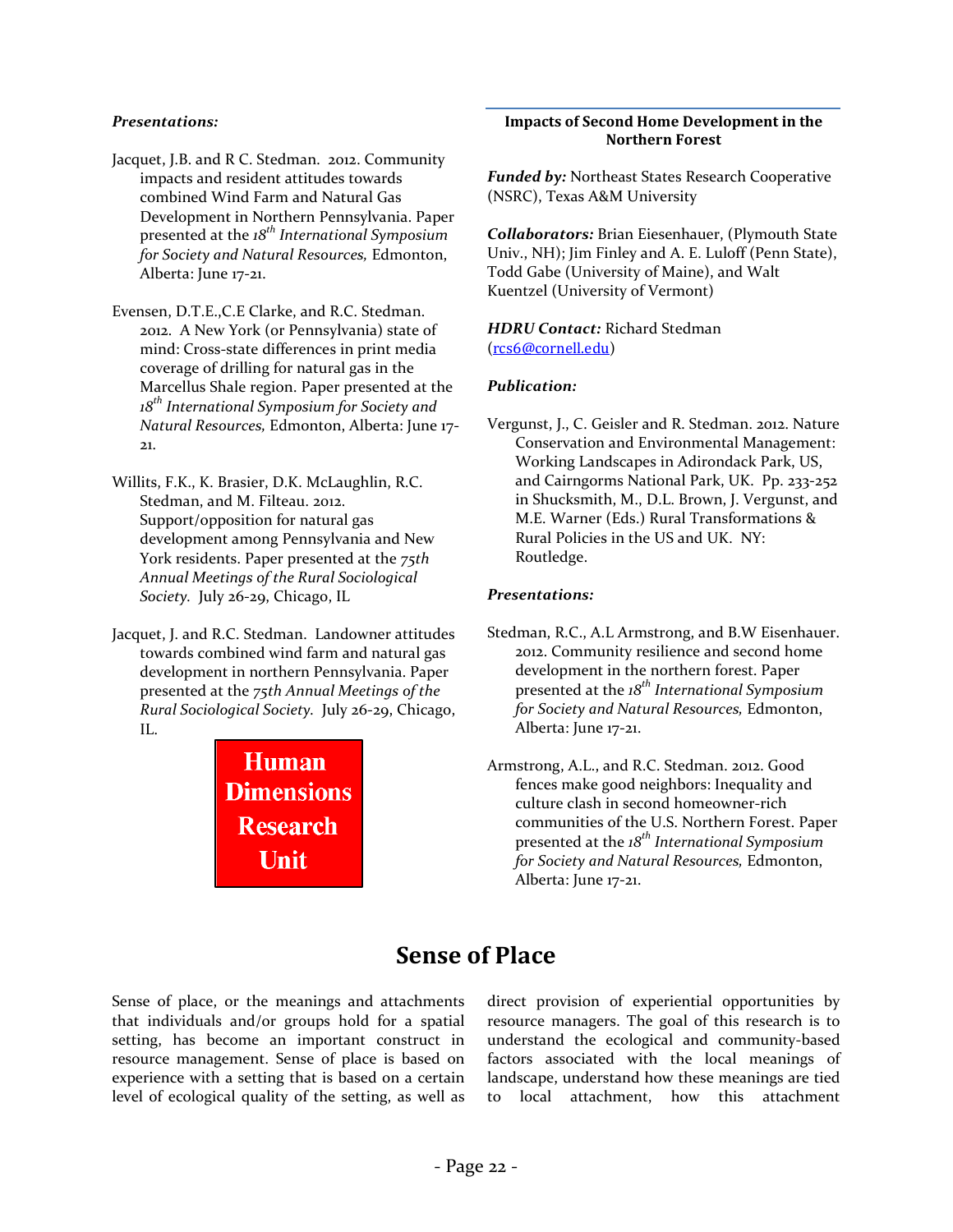potentially predicts human behavior, and how these relationships are similar or different across a wide range of socio-ecological settings. A mix of qualitative and quantitative methods have been utilized for discrete studies under this subject.

#### **Improving Contributions of Local Nature-based Recreation to Sustainable Environmental Quality of Rural Communities**

*Funded by:* Cornell University Agricultural Experiment Station and Cornell Cooperative Extension

*Collaborators:* David Kay (Cornell Community and Regional Development Institute), Kristi Sullivan (Cornell Cooperative Extension), Michael Schiavone (NYSDEC), Tom Lyons (NYS Office of Parks, Recreation, and Historical Preservation)

*Investigators:* Bruce Lauber, Daniel Decker, Richard Stedman, Caren Cooper, and Lincoln Larson

<span id="page-23-0"></span>*HDRU Contact:* Lincoln Larson ([lrl66@cornell.edu](mailto:lrl66@cornell.edu))

#### **Sense of Place and Environmental Education**

*Funded by:* Cornell Center for Sustainable Future

*Investigators:* Alexey Kudryatsev, Marianne Krasny, and Richard Stedman (Cornell University); and Nicole Ardoin (Stanford University)

*HDRU Contact:* Richard Stedman ([rcs6@cornell.edu](mailto:rcs6@cornell.edu))

#### *Publications:*

- Kudryavtsev, A., M.E. Krasny, and R.C. Stedman. 2012. The impact of environmental education on sense of place among urban youth. *Ecosphere* 34(29): 1-15*.*
- Kudryavstev, A., R.C. Stedman, and M.E. Krasny. 2012. Sense of place in environmental education. *Environmental Education Research.*   $18(2):229-250.$

# **Climate Change**

Climate change affects both the ecological and social systems as well as how they interact. HDRU research is focused on understanding climate change policy, climate vulnerabilities at the community level, climate attitudes and behavior, and the interactions between ecological and social systems in the context of a changing climate.

#### **Analyzing Climate Change Policy Capacity**

*Funded by:* Social Science and Humanities Research Council (of Canada)

*Investigators:* Richard Stedman and Adam Wellstead (Michigan Technological University); and Debra Davidson (University of Alberta)

*HDRU Contact:* Richard Stedman ([rcs6@cornell.edu](mailto:rcs6@cornell.edu))

#### *Publication:*

Wellstead, A.M. and R.C. Stedman. 2012. The Role of Climate Change Policy Work in Canada. *Canadian Review of Political Science* 6(1):117-124.

#### *Presentation:*

Davidson, D. and R.C. Stedman. 2012. Operationalizing climate change reflexivity: New insights into social response. *Presented at the Second ISA Forum of Sociology*. Buenos Aires, Argentina, August 1-4.

#### **Assessing Attitudes to Flood Risk and Climate Change Before and After the 2011 Floods in New York State**

*Funded by:* National Oceanic and Atmospheric Administration (NOAA) Sector Applications Research Program (SARP)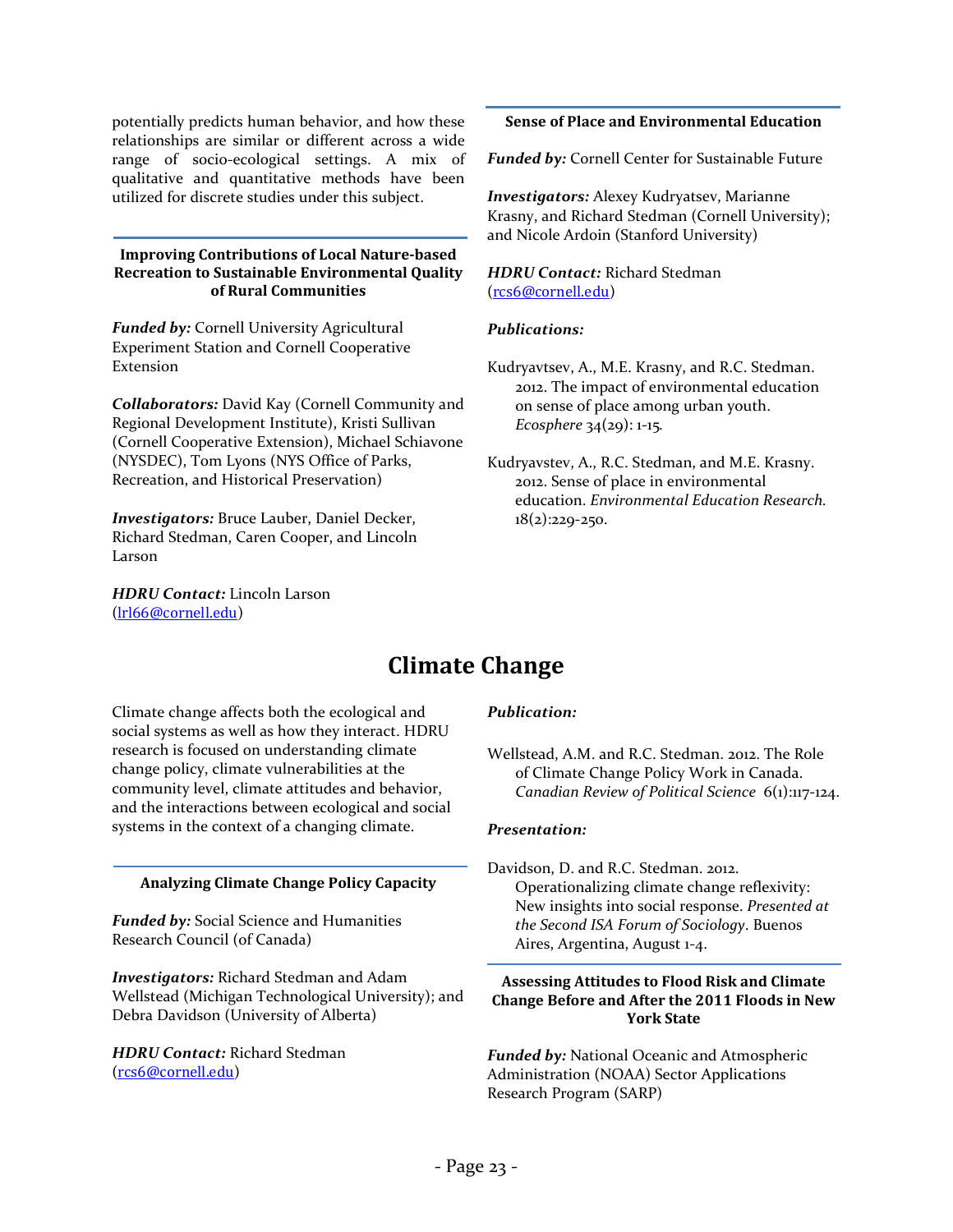*Investigators:* Shorna Allred, Maureen Mullen, and Art DeGaetano (Dept. of Earth and Atmospheric Sciences)

*HDRU Contact:* Shorna Allred ([srb237@cornell.edu](mailto:srb237@cornell.edu))

#### **Characterization of Attitudes among Hudson River Estuary Watershed Municipal Officials about Climate Change Adaptation**

*Funded by:* New York Water Resources Institute with support from NYS Department of Environmental Conservation (NYSDEC) Hudson River Estuary Program

*Collaborators:* Kristin Marcell and Scott Cuppett (NYSDEC Hudson River Estuary Program)

*Investigators:* Shorna Allred, Maureen Mullen, and Allison Chatrchyan (Cornell Cooperative Extension Dutchess County)

*HDRU Contact:* Shorna Allred ([srb237@cornell.edu](mailto:srb237@cornell.edu))

#### *Publication:*

Mullen, M, Allred, S.B. and A. Chatrchyan. 2012. Local Climate Change Challenges and Opportunities: Understanding Municipal Official Perspectives. Cornell University Human Dimensions Research Unit, HDRU Outreach Series No. 12-1, September 2012.

#### *Presentations:*

- Allred, S., Chatrchyan, A., and M. Mullen. 2012. Hudson Valley Municipal Officials Views on Climate Change*. Hudson Valley Climate Change Network*, Staatsburg, NY, August 13, 2012.
- Chatrchyan, A., Allred, S., and M. Mullen. 2012. Local Climate Change Challenges and Opportunities: Understanding NYS Municipal Official Perspectives*. Fourth International Conference on Climate Change: Impacts and Responses*, Seattle, WA, July 12-13, 2012.

#### **Empowering Land Managers to Increase Resilience of New York's Natural Resources in the Face of Regional Climate Change**

*Funded by:* Cornell University Cooperative Extension (Smith-Lever)

*Collaborators:* Rebecca Schneider, Kristi Sullivan, Peter Smallidge, Gary Goff, Paul Curtis, Maureen Mullen (Cornell Cooperative Extension); David Wolfe and Jonathan Comstock (Dept. of Horticulture); and Allison Chatrchyan (Cooperative Extension- Dutchess County)

*Investigators:* Shorna Broussard Allred, Rebecca Schneider, and Allison Chatrchyan

*HDRU Contact:* Shorna Broussard Allred ([srb237@cornell.edu](mailto:srb237@cornell.edu))

#### **Rural New York State Residents' Perceptions of Climate Change**

*Funded by:* National Science Foundation

*Investigators:* Richard Stedman, Shorna Allred, Robert Ross (Dept. of Earth and Atmospheric Sciences)

*HDRU Contact:* Richard Stedman ([rcs6@cornell.edu](mailto:rcs6@cornell.edu))

#### *Publication:*

Stedman, R.C., R.M. Ross., S.B. Allred, and S.J. Chicone. 2012. Upstate rural New York residents' perceptions of climate change. *Research & Policy Brief Series, Community and Rural Development Institute.* 50.



Graduate Student Ted Lawrence discussing ecosystem services in a Maya forest-agricultural area.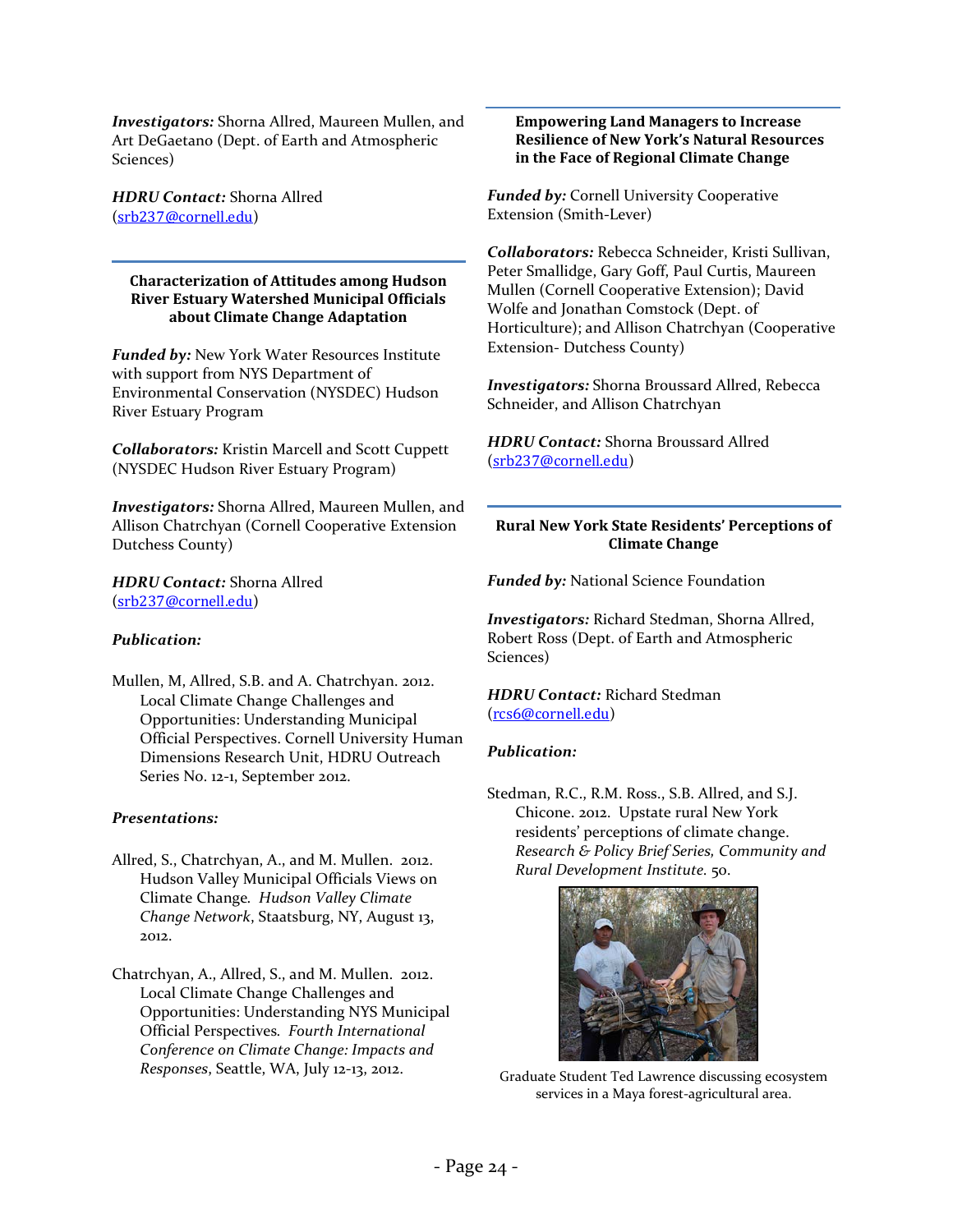# <span id="page-25-0"></span>**Understanding and Managing Social-ecological Systems**

Managers and researchers increasingly must grapple with the problem of understanding and managing large, complex, social-ecological systems. Such 'coupled systems' are populated with social and ecological problems, and new types of uncertainty that emerge at the intersection of society and ecology.

**Great Lakes Fishery Commission Human Dimensions Research Theme Development**

*Funded by:* Great Lakes Fishery Commission

<span id="page-25-1"></span>*Collaborator:* Marc Gaden (Great Lakes Fishery Commission, University of Michigan)

*Investigators:* Richard Stedman and Nadine Heck

*HDRU Contact:* Nadine Heck ([tnh28@cornell.edu](mailto:tnh28@cornell.edu))

#### *Presentation:*

Stedman, R.C. (2012) Great Lakes Fishery Commission Human Dimensions Research Theme Development. Great Lakes Fishery Commission Board of Technical Experts Meeting, Grand Rapids, Michigan, September.

# **Summary of Extension and Outreach Activities**

#### **Fish and Wildlife Agency Transformation Workshops**

HDRU Director Dan Decker, Dr. Cynthia Jacobson (former HDRU doctoral student, currently USFWS Assistant Regional Director for Reg 7--Alaska), Chris Smith (Field representative for Wildlife Management Institute), Ann Forstchen (Florida Fish and Wildlife Conservation Commission) and Dr. John Organ (Chief for Federal Aid USFWS Reg 5—Northeast) organized and presented in a daylong workshop on transformative change needs of state fish and wildlife agencies during the 2012 North American Wildlife and Natural Resources Conference in Atlanta, GA. This workshop was assisted by the Organization of Wildlife Planners (OWP). The workshop was attended by approximately 50 agency and NGO leaders. A regular conference session in the Agency Transformation series is planned for 2013, which the same set of organizers are planning around the topic of the public trust doctrine.

#### *Related Publications:*

- Lauber, T.B. and D.J. Decker. 2012. Integrating Human Dimensions into Fish and Wildlife Management: An Essential Component of Adaptive Capacity. *Human Dimensions of Wildlife*, 17(5): 317-319.
- Organ, J. F., D. J. Decker, S. J. Riley, J. E. McDonald, Jr., and S. P. Mahoney. 2012. Adaptive management in wildlife conservation. Pages 43- 54 (chapter 25) in N. Silvy, editor. The wildlife techniques manual. Seventh edition. The Johns Hopkins University Press, Baltimore, MD.

#### *Related Presentations:*

- North American Wildlife and Natural Resources Conference, Agency Transformation Workshop. March 2012 in Atlanta, GA. (Daniel Decker, cochair)
- Public Trust Doctrine Workshop for the Florida Fish and Wildlife Conservation Commission. February 2012 in Tallahassee, FL. (Daniel Decker, co-chair and workshop facilitator)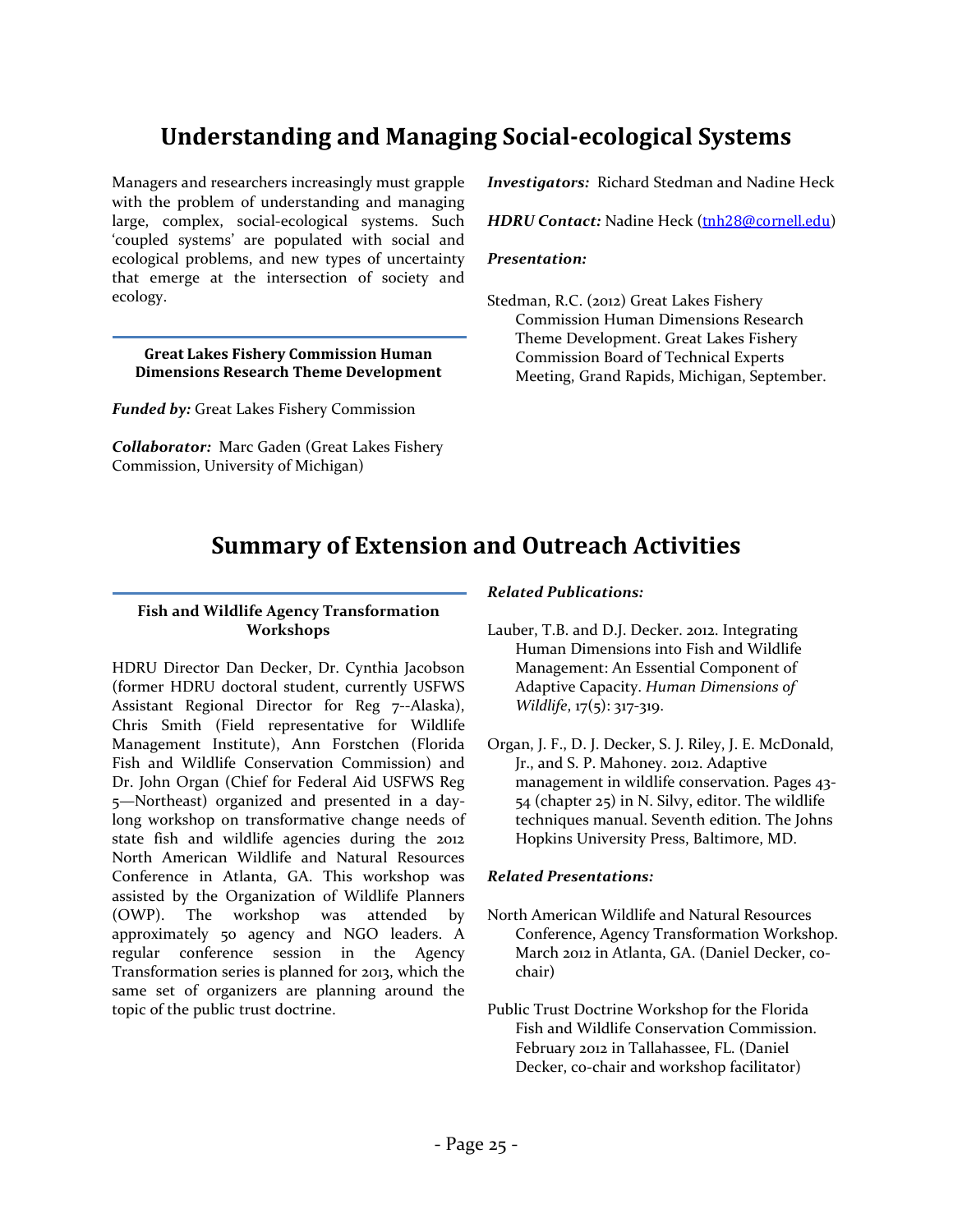- Forstchen, A., and D. Decker. 2012. How Human Dimensions Enables Agency Transformation: A Case Study in Florida. "Pathways to success: Integrating human dimensions into fish and wildlife management" Conference. Estes Park, CO. (September 2012).
- Decker, D. and A. Forstchen. 2012. Using a strategic choice matrix to communicate the role for human dimensions in agency transformation. "Pathways to success: Integrating human dimensions into fish and wildlife management" Conference. Estes Park, CO. (September 2012).

#### **Outreach on Legacy Planning for Landowners**

Shorna Allred and Maureen Mullen have instituted an extension program designed to reduce the risk associated with the intergenerational transfer of family forestlands. Multiple legacy planning workshops and educational activities for New York woodland owners, their families, and those that work with woodland owners, were held in 2012. The workshops focused on motivating families to begin communicating about the future of the family's land, including discussions about the land's sentimental and financial value, defining goals and challenges for the land and family, how to plan a family meeting, and how to groom successors. The workshops also focus on estate planning and the legal and financial tools needed to transfer the land to successors, heirs, or other caretakers of the land. We have developed a social networking and legacy planning website for woodland landowners and other stakeholders (see [http://SuccessionPlanning.Ning.com](http://successionplanning.ning.com/)

#### **Outreach in Watershed Management**

With the collaborators listed below, Shorna Allred received funding (Smith-Lever) to develop a "New York Master Watershed Steward" program to strengthen the local capacity for successful watershed management across New York State and address non-point source pollution. This program extends the capacity of many watershed organizations and Extension staff by providing a trained and knowledgeable cadre of watershed volunteers and a regional network for delivering extension educational programming. This program can increase the impact and scope of research-based information dissemination by creating informed leaders and will help increase community ability to solve their own problems and communicate with local government about water priorities. Implementation of the Master Watershed Steward Program began in June 2012 with County Coordinators in Cornell Cooperative Extension offices in Ulster (Gretchen Rae, Brent Gotsch), Dutchess (Carolyn Klocker), and Columbia/Greene Counties (Elizabeth LoGiudice). The pilot program began with 27 volunteer stewards ranging from individuals in local government, to those already involved with local watershed organizations, to interested community members. The advisory committee includes Allison Chatrchyan (CCE Dutchess County), Deb Grantham (Cornell University), Scott Cuppett (Hudson River Estuary Program/Water Resources Institute), Elizabeth Higgins (CCE Ulster County), Emilie Hauser (Hudson River Estuarine Research Reserve), Mark Vian (NY Dept. of Environmental Protection), Emily Vail (Hudson River Estuary Program), Barbara Kendall (Hudson River Watershed Alliance), and Terri Mayhew (CCE Greene/Columbia County).



New York Master Watershed Stewards and program coordinators (June 2012).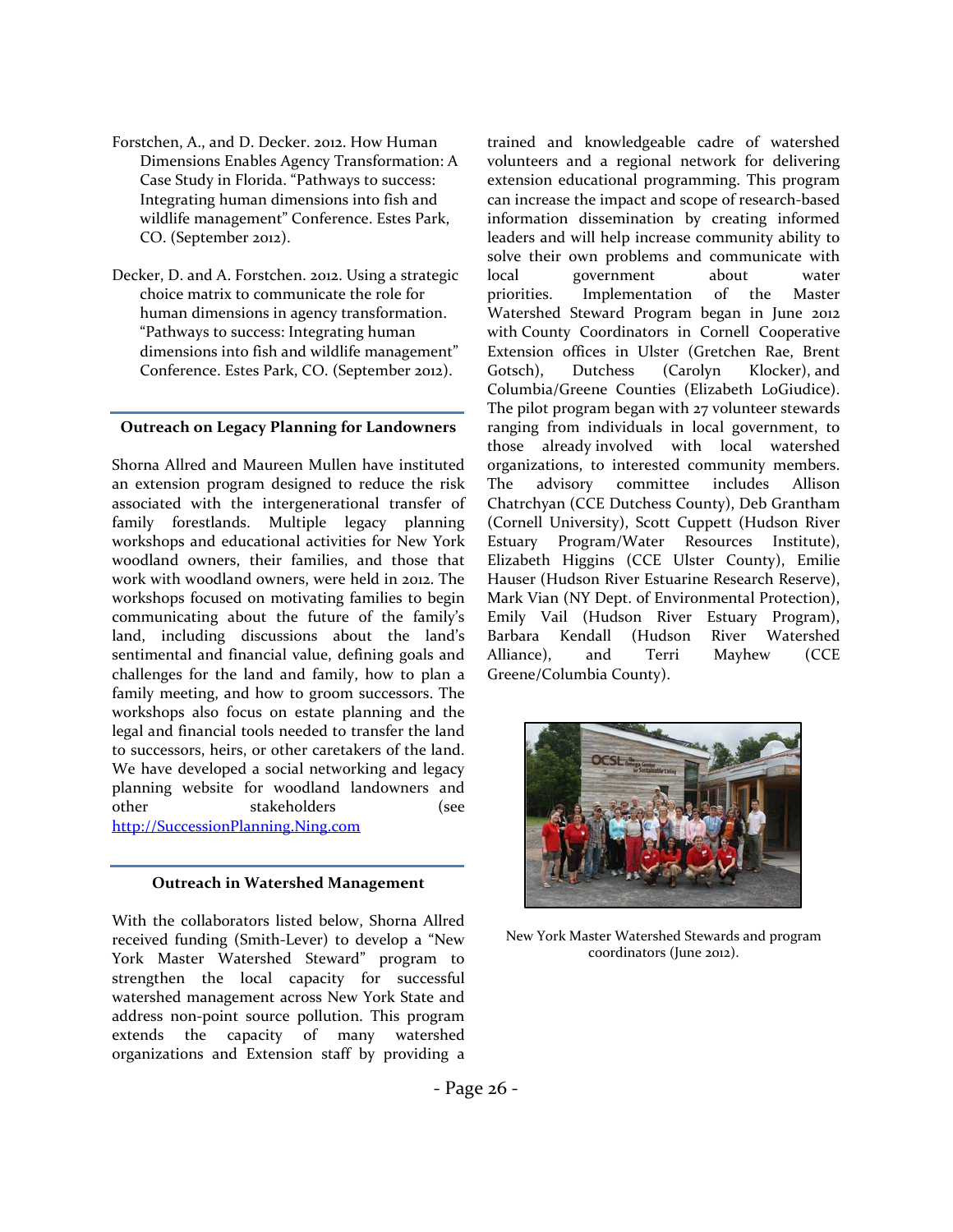#### **Professional Training and Outreach**

Shorna Allred, Christine Moskell, Gretchen Ferenz (Cornell Cooperative Extension NYC), Lorraine Brooks (Cornell Cooperative Extension NYC), and Caroline Tse (Cornell Cooperative Extension NYC) are working together to develop an "Urban Forestry Community Engagement" Toolkit. The toolkit will enable agencies and organizations to effectively involve local residents and sustain their participation in urban and community forestry. In 2011, we conducted a program evaluation of the training series titled "Exploring Trees and the Urban Forest in Your Neighborhood." The training series was comprised of 3 workshops: "Explore Your Urban Forest", "Getting to Know Your Urban Forest" and "Diversity Matters in the Urban Forest." A program evaluation of the training series was completed. Christine Moskell and Shorna Allred gave a presentation to Cornell Cooperative Extension educators on strategies for community engagement in urban forestry and the project's toolkit resources as part of Cornell University Cooperative Extension Centennial Conference in Syracuse, NY in October. Additionally, Shorna Allred gave a presentation to 25 municipal employees about the social and environmental benefits of urban trees at a workshop in Westchester County in October 2011.

#### **Thinking Like a Manager**

*Funded by:* Florida Fish and Wildlife Conservation Commission (FWC)

*Collaborators:* Ann Forstchen (and other staff of FWC), William Siemer, and Meghan Baumer

*Investigator:* Daniel Decker

*HDRU Contact:* Daniel Decker ([djd6@cornell.edu](mailto:djd6@cornell.edu))

#### *Publication:*

Decker , D. J., S. J. Riley, J. F. Organ, W. F. Siemer, and L. H. Carpenter. 2012. Applying impact management: a practitioner's guide (second edition). Human Dimensions Research Unit and Cornell Cooperative Extension, Cornell University, Ithaca, NY. 119pp.

#### *Presentations:*

"Thinking Like a Manager" Coaches Training for Florida Fish and Wildlife Conservation Commission:

- January 9-12, 2012-- Camp Weed, Live Oak, FL
- November 5-8, 2012--Camp Weed, Live Oak, FL

Human Dimensions Seminars for Florida Fish and Wildlife Conservation Commission:

- March 16 in Tallahassee, FL
- March 20 in Panama City, FL
- March 22 in Lake City, FL
- April 10 in West Palm Beach, FL
- April 12 in Lakeland, FL
- April 13 in Ocala, FL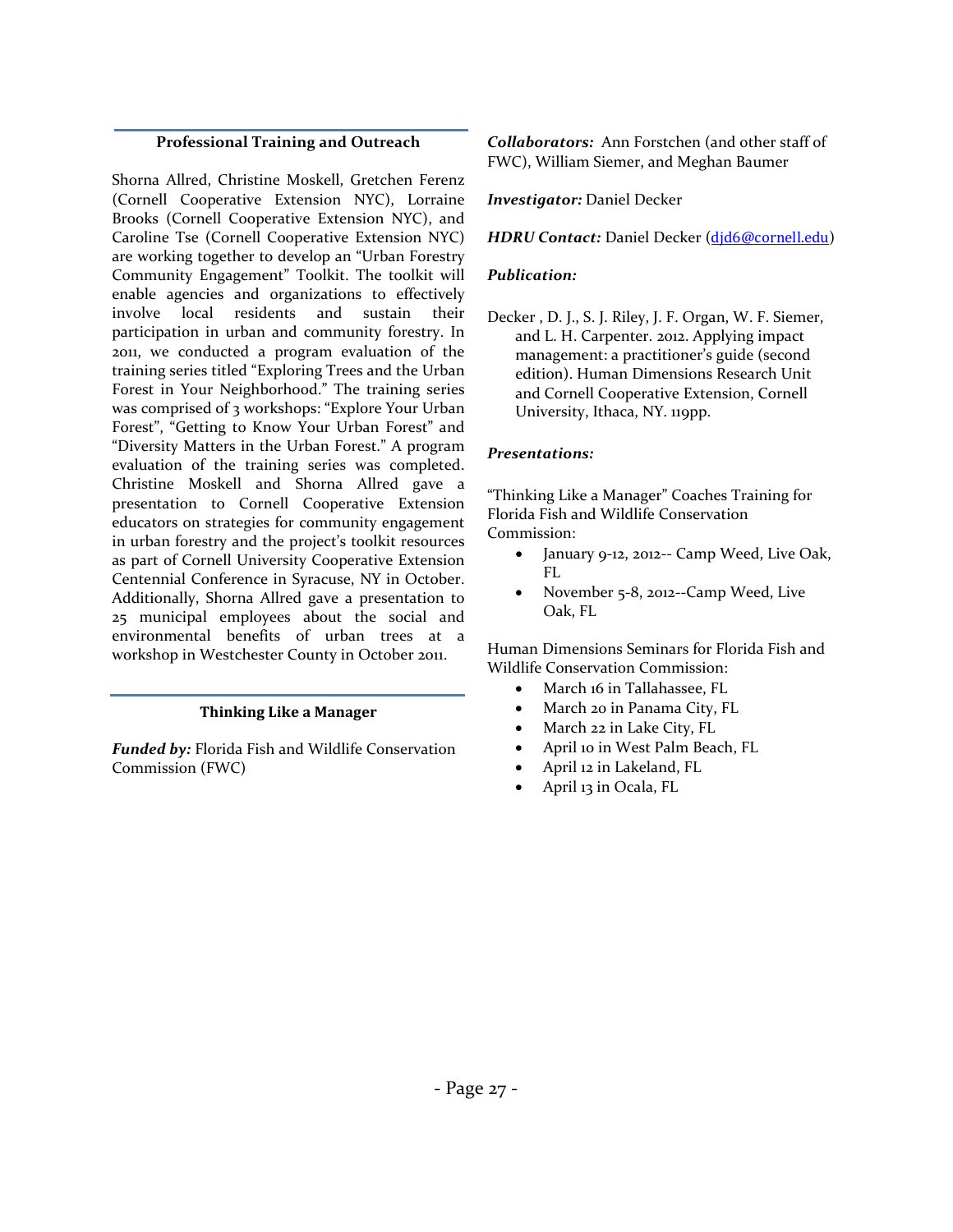# <span id="page-28-0"></span>**Summary of Consultations, Honors, Awards, and other Scholarly Activities**

HDRU faculty and staff are active in a wide variety of professional and leadership activities. Examples of activities for 2012 are summarized below.

#### **Associate Editors**

William Siemer served as an Associate Editor for the journal *Ursus.*

Shorna Allred served as an Associate Editor for *Society and Natural Resources.*

#### **Journal Editor**

Bruce Lauber and Dan Decker co-edited a special issue of *Human Dimensions of Wildlife* titled "Developing Adaptability: The Promise and Pitfalls of Collaborative Conservation."

#### **Atkinson Center for a Sustainable Future**

HDRU Associate Director Barbara Knuth serves on the Faculty Advisory Committee for the Cornell Atkinson Center for a Sustainable Future, and is a Faculty Fellow, as are Richard Stedman, Shorna Allred, and Dan Decker.

#### **Awards**

HDRU Director Dan Decker was honored with the Wildlife Society's Aldo Leopold Award and Medal. This is the Wildlife Society's highest honor and recognizes individuals who have demonstrated "distinguished services of undoubted significance to the cause of wildlife conservation." The photo below is from the award ceremony in Portland, OR.



Dan Decker was inducted in the Port Jervis Alumni Hall of fame for his numerous distinguished achievements in wildlife management and positive impacts on the community.

HDRU graduate student Darrick Evensen received the Cornelia Ye Outstanding TA Award. This award is given to two graduate students through the Center for Teaching Excellence at Cornell University for excellence in undergraduate teaching.

HDRU PhD Candidate Ashley Dayer was awarded an Athena Fund research grant and a graduate assistantship from the Cornell Lab of Ornithology for her collaborations with the Conservation Science program.

#### **Communications Consultant**

HDRU PhD Candidate Ashley Dayer served as a strategic communications consultant to the Intermountain West Joint Venture [\(www.iwjv.org\)](http://www.iwjv.org/), Appalachian Mountain Joint Venture [\(www.amjv.org\)](http://www.amjv.org/), and Prairie Potholes Joint Venture [\(www.ppjv.org\)](http://www.ppjv.org/) Migratory Bird Joint Ventures are public-private partnerships focused on bird and habitat conservation throughout North America.

#### **Conference Chairs**

Dan Decker was a co-chair of the  $3<sup>rd</sup>$  International Pathways to Success: Integrating Human Dimensions into Fisheries and Wildlife Management Conference. Breckenridge, Colorado, September 2012.



Photo of Breckenridge during the Pathways to Success Conference taken by Darragh Hare.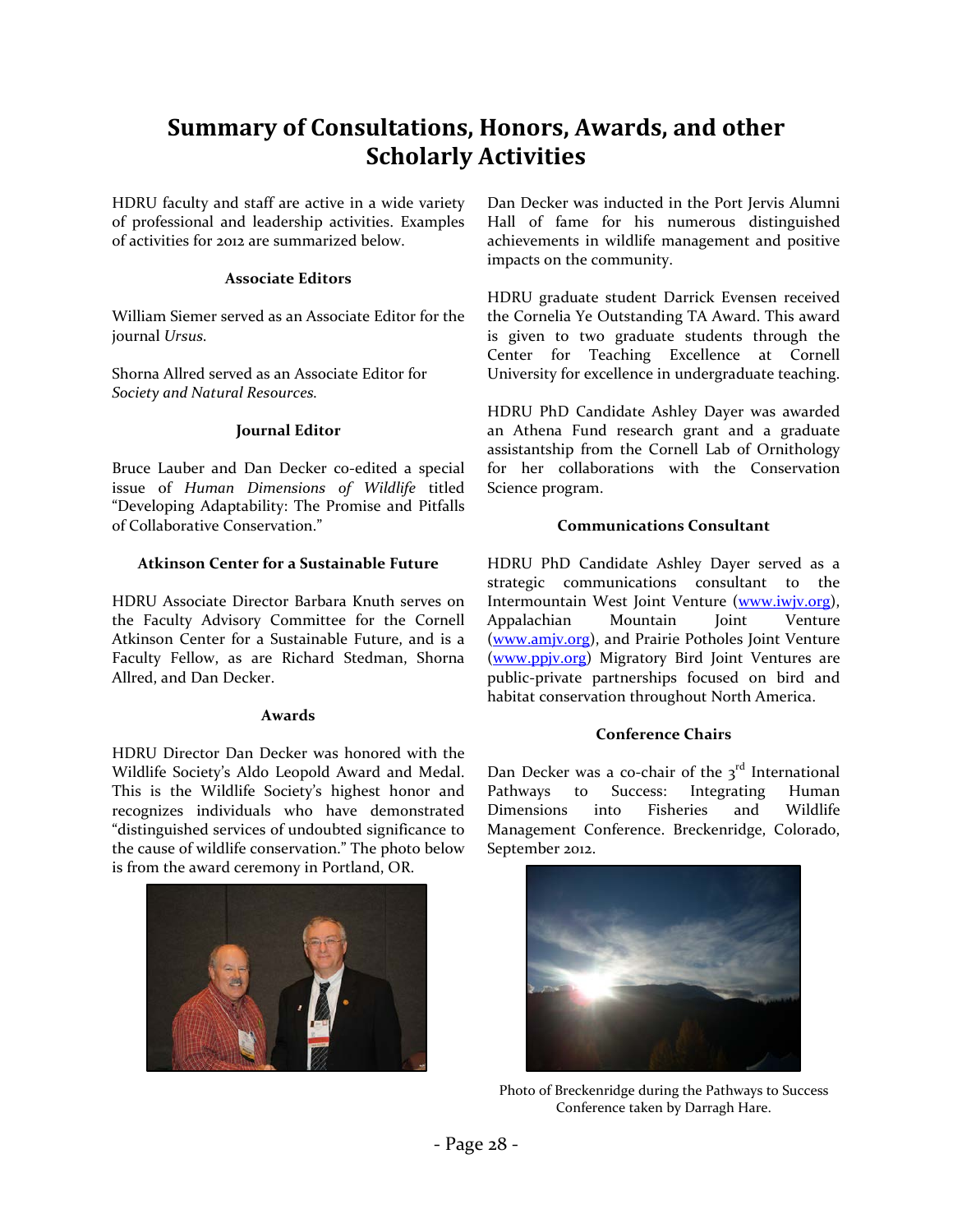HDRU PhD Candidate Ashley co-chaired the second Bird Conservation Conference in the Northeast (Plymouth, Massachusetts, October 2012). She also presented the opening plenary presentation on Bridging the Gap in Conservation Implementation.

#### **Fellowships**

HDRU graduate students Christine Moskell and Darrick Evensen were the only students from Cornell last year to be recognized as EPA STAR Fellows. They received funding in the social science category for 2012-2015. Approximately 1,500 graduate students applied to this competitive fellowship and only 87 received it.

HDRU graduate student Darrick Evensen was a Buttrick-Crippen Fellowship finalist from the Knight Writing Institute at Cornell University. He received funding for one semester to design and teach a writing seminar on his dissertation research.

Emily Pomeranz who joined the HDRU in fall 2012 as a doctoral student, was awarded a Cornell University fellowship.

Ingrid Biedron, HDRU Ph.D. Candidate, is a recipient of the J.P.Morgan Chase Dolores Zohrab Liebmann Fellowship (2009-2012).

HDRU PhD Candidate Ashley Dayer completed her final year as one of four in the first cohort of CALS Land Grant Graduate Fellows in spring 2012. Her extension activities supported private landowners interested forest management for wildlife habitat, particularly early successional forest habitat. Her extension fellowship advisor was Dr. Shorna Broussard Allred.

#### **Integrating Human Dimensions in Wildlife Management**

HDRU Director Dan Decker and Research Associate William Siemer completed their work as editors (with Dr. Shawn Riley, former HDRU post-doc and current associate professor at Michigan State University) revising the human dimensions textbook:

Decker, D.J., Riley, S.J., and Siemer, W.F. (eds.) 2012. Human Dimensions of Wildlife Management (2nd ed.). Baltimore, MD: Johns Hopkins University Press. 286 pp.

Several current and former HDRU faculty, staff and graduate students wrote chapters and text boxes to this effort. Margie Peech and Meghan Baumer also contributed to this effort.

#### *Textbook chapters from HDRU authors:*

- Decker, D.J., S.J. Riley, and W.F. Siemer. Chapter 1: Human Dimensions of Wildlife Management.
- Leong, K.M., D.J. Decker, and T. B. Lauber. Chapter 3: Stakeholders as Beneficiaries of Wildlife Management.
- Stedman, R.C. Chapter 5: Sociological Considerations in Wildlife Management.
- Riley, S.J., D.J. Decker, and W.F. Siemer. Chapter 7: Wildlife Management as a Process within a System.
- Decker, D.J. Chapter 9: Planning a Human Dimensions Inquiry.
- Connelly, N.A., W.F. Siemer, D.J. Decker, and S.B. Allred. Chapter 10: Methods of Human Dimensions Inquiry.
- Lauber, T.B., D.J. Decker, K. Leong, L. Chase, and T. Schusler. Chapter 11: Stakeholder Engagement in Wildlife Management.
- Shanahan, J., M. Gore, and D.J. Decker. Chapter 12: Communication for Effective Wildlife Management.
- Enck, J., and A. Bath. Chapter 14: Human Dimensions of Scarce Wildlife Management.
- Messmer, T., and J. Enck. Chapter 15: Human Dimensions of Wildlife Use Management.
- Nielsen, L.A., and B.A. Knuth. Chapter 17: Continuing Your Education in Human Dimensions.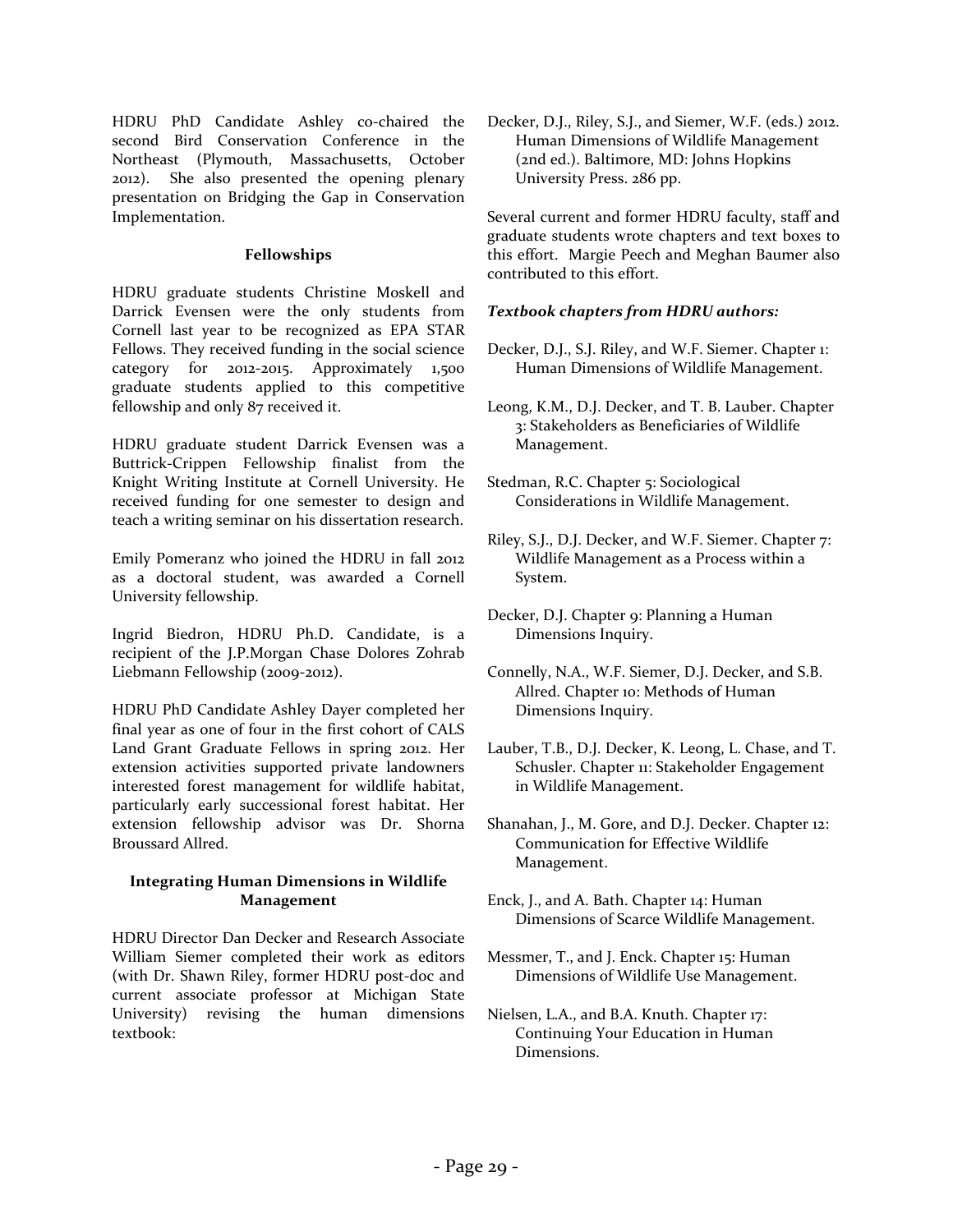Decker, D.J., S.J. Riley, and W.F. Siemer. Chapter 18: Adaptive Value of Human Dimensions for Wildlife Management.

#### **Leadership in Professional Societies**

Shorna Allred serves as an Associate Editor for *Society and Natural Resources*, serves as the Chair of the New York Society of American Foresters Policy Committee, and is Chair of the Society of American Foresters Private Forestry Working Group.

Daniel Decker is a Fellow of The Wildlife Society.

#### **National Academies Service and Impact**

HDRU Associate Director Barbara Knuth serves on the Ocean Studies Board (OSB) of the National Academies. In that capacity, she brings a social science perspective to the deliberations of that body. She also holds a 3-year appointment on the National Research Council Committee on the Effects of the Deepwater Horizon Mississippi Canyon-252 Oil Spill on Ecosystem Services in the Gulf of Mexico.

#### **Service on Boards**

HDRU Associate Director Barbara Knuth serves as an elected member of the Board of Directors of the Council of Graduate Schools.

HDRU Graduate Student Darrick Evensen served as the Town of Lansing representative on the Tompkins County Environmental Management Council.

HDRU Director Dan Decker continued service on the Board of Governors for the New York Sea Grant Institute (currently the Executive Committee and Vice Chair 2012-2014). He and HDRU Associate Director Rich Stedman served on the Great Lakes Fishery Commission Board of Technical Experts, where Dan also serves on the core group for GLFC research funding recommendations.

Dan Decker serves as the college-designated faculty advisor for the NY State Fish and Wildlife Management Board.

Shorna Allred was re-appointed to the American Forest Foundation's Board of Trustees for another 3 year term beginning in 2012 and currently serves as Secretary of the Board.

#### **Service on Committees**

HDRU Associate Director Barbara Knuth serves as the American Fisheries Society (AFS) liaison to the Japanese Society of Fisheries Science. Photo below of Barbara Knuth at the AFS annual meeting in August 2012.



HDRU Director Dan Decker served on the Cornell Graduate Field of Natural Resources Policy and Admissions Committee.

HDRU PhD Candidate and Research Assistant Ingrid Biedron continued a third year of service as a committee member of the American Fisheries Society Resource Policy Committee.

HDRU PhD Candidate Ashley Dayer served on the Planning Committee for the Ecological Society of America Emerging Issues Conference (February 2012): Developing Ecologically-Based Conservation Targets Under Global Change.

Shorna Allred serves on the "Young Forest Management Communications Strategy for the Northeast" Subcommittee of the Northeast Habitat Technical Committee. This subcommittee is developing a communications strategy for encouraging behavior change with key stakeholders regarding early successional habitat conservation.